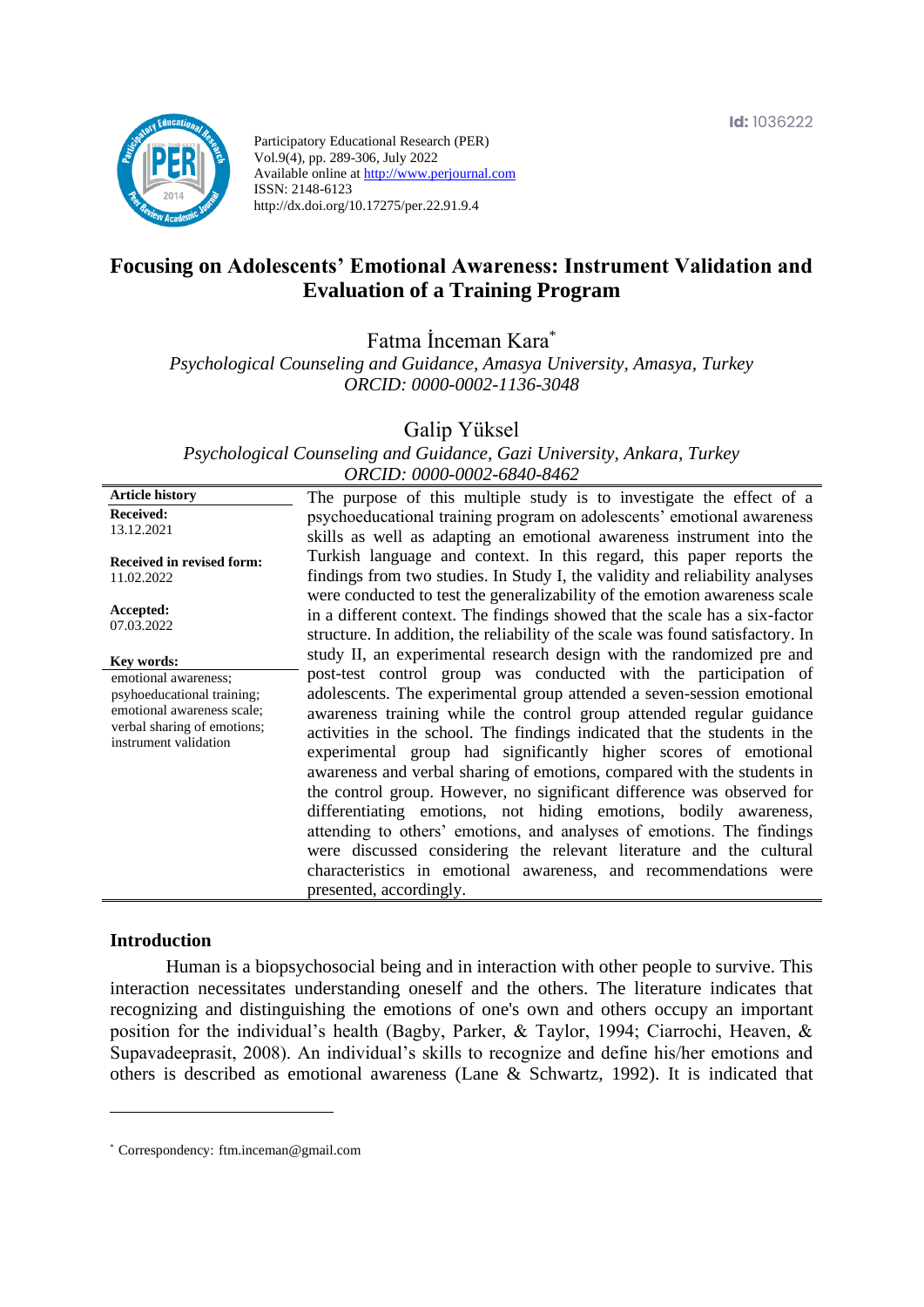individuals with low-level emotional awareness focus on thoughts, bodily senses, and undifferentiated emotional states rather than using such emotional terms as sadness and anger to define their emotional experiences (Lane et al., 1990). On the other hand, it is demonstrated that those with high-level emotional awareness can comprehend the emotional experiences of both themselves and others (Lane & Schwartz, 1992). Rieffe et al. (2008) defined emotional awareness as an attention process and also noted emotional awareness encompasses attitudinal aspects occurring with this attention process.

Noticing emotions is a necessary skill to understand the other side in interpersonal interactions and to react in harmony (Rieffe & Camodeca, 2016). When emotions are noticed, they can be organized by thinking about them, and individuals can try to comprehend when and what they feel and the reasons why they feel (Lehrer, 2009). This skill enables them to react and take action by changing themselves in changing situations, therefore people regulate their relationships by changing themselves against the environment (Greenberg, 2015). As the individuals who cannot recognize emotions will be incapable of choosing a proper and effective strategy to alleviate the situation, increasing the emotional awareness of people can be a good step to facilitate adaptive emotion regulation (Van Beveren, 2019). Emotions are also effective in decision processes (Lehrer, 2009). Not being aware of one's own feelings while evaluating such future decisions as choosing a profession, a mate, and a place to live in can bring about some devastating consequences (Goleman, 2007). Moreover, being aware of one's own emotional experience facilitates problem-solving and contributes to deciding how to react emotionally to a specific problem (Saarni et al., 2006). It has been determined that daily emotional awareness is associated with coping actively with the problems encountered during the day (Eckland & Berenbaum, 2021).

Even though the ability to recognize and express emotions has an important place in life, the development of this skill can be challenging (Cormier & Hackney, 2005). The studies reveal the importance of affective behaviors of parents in developing emotional awareness (Dedikousi, Gonida, & Kiosseoglou, 2013; Lambie & Lindberg, 2016). Through modeling, young people can learn how to identify, convey, and manage emotions appropriately in family contexts (Morris et al., 2007). However, if such experiences are insufficient, this may limit the emotional vocabulary used by them (Van Beveren et al., 2019). In addition, some attitudes and rules in a family may prevent children from knowing their true feelings, and this can lead to suppressing or masking their emotions (Cormier & Hackney, 2005). Therefore, emotional awareness may be limited in adolescence, and some adolescents may have difficulties in recognizing, understanding, and conveying their emotions.

Training programs are commonly used to develop emotional awareness. However, the studies on the effectiveness of such training programs, especially in adolescence, are quite limited. This limitation may be due to the lack of a valid and reliable measurement instrument for this skill. Considering expressing emotions varies depending on cultural context (Cordaro et al., 2018; Matsumoto et al., 1998; Mesquita & Frijda, 1992; Wong, Bond & Mosquera, 2008), there is a need to validate measurement instruments on emotions in diverse cultures [\(Lee](https://link.springer.com/article/10.1007/s12564-011-9175-8#auth-Hyuneung-Lee) and [Kwak,](https://link.springer.com/article/10.1007/s12564-011-9175-8#auth-Yunjung-Kwak) 2012), including both collectivist and individualistic cultures, to generalize the findings. In this regard, the Emotional Awareness Questionnaire (EAQ) was used in this study by adapting it to the Turkish language and culture as this study aims to measure adolescents' emotional awareness and there is no available valid and reliable instrument for this purpose. Therefore, the purpose of this study is twofold: (1) Adaptation of the EAQ (Rieffe et al., 2008) to the Turkish language and culture and (2) investigating the effectiveness of a training program on adolescents' emotional awareness.

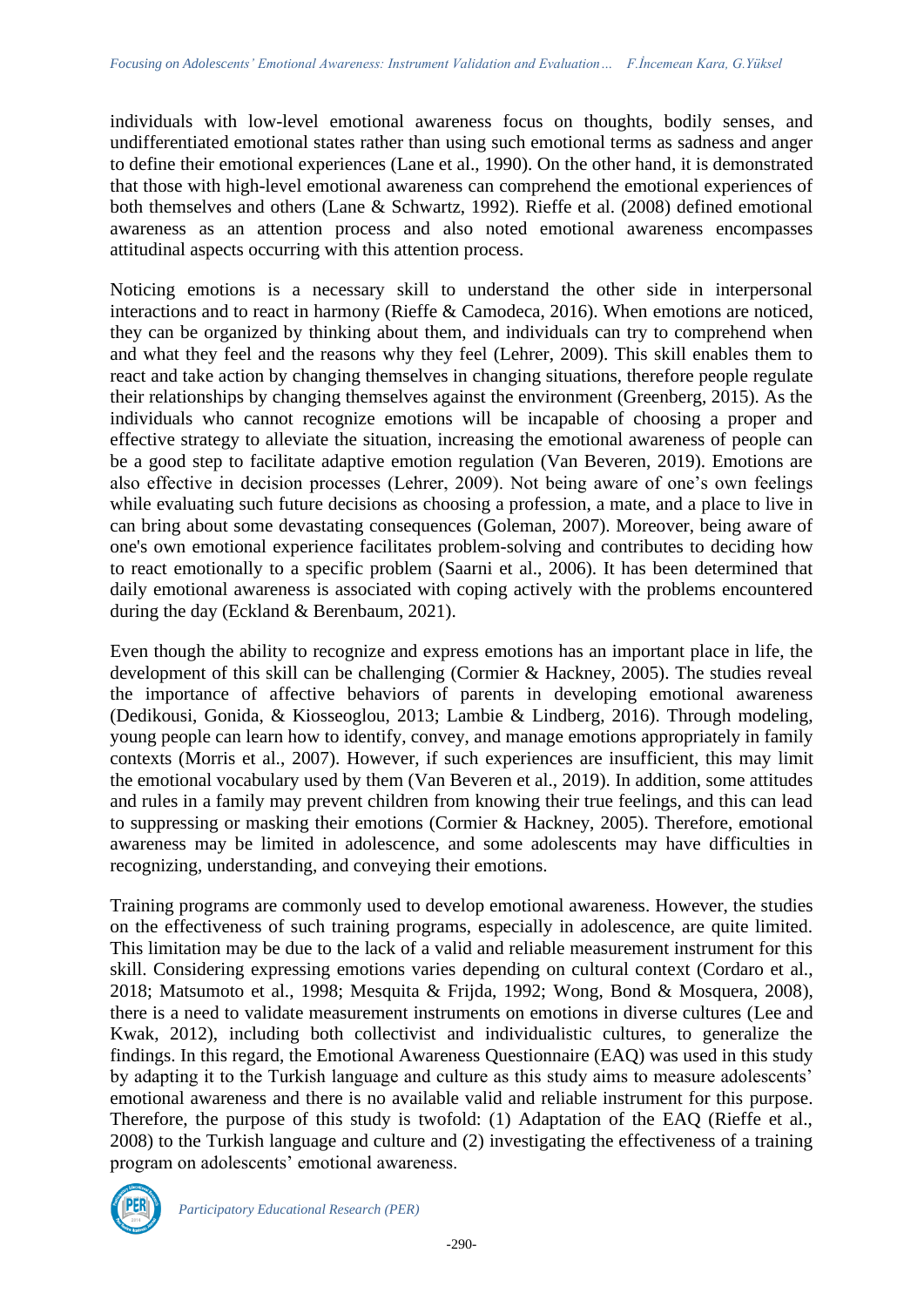### *Emotional Awareness in Adolescence*

Adolescence is a developmental period in which the risky behaviors and the tendency to experience negative and diverse moods increase compared to childhood and adulthood (Somerville, Jones, & Casey, 2010). The studies reveal that the depressive symptoms, anxiety, and somatic complaints observed in this period are related to poor emotional awareness (Bréjard et al., 2011; Eastabrook, Flynn, & Hollenstein, 2014; Kranzler et al., 2016; Lahaye et al., 2010; Rieffe and De Rooij, 2012; Rieffe et al., 2009). Thus, emotional awareness can be an effective factor in dealing with these problems, especially experienced in the adolescence period. For instance, the results of a study conducted with the anxious young people who attended a cognitive behavioral therapy indicate that the participants with higher emotional awareness developed better skills to cope with anxiety (Davis, Kendall, & Suveg, 2019).

Various theoretical models assert emotional awareness increases during the development process (Lane et al., 1990; Halberstadt, Denham, & Dunsmore, 2001, Saarni, 1999). Children begin to develop an awareness of their emotional responses, but after reaching adolescence, they become aware of their emotional cycles such as feeling embarrassed since they feel fear (Saarni et al., 2006). More sophisticated forms of emotional awareness such as awareness of mixed emotions in social contexts continue to develop during adolescence (Burnett et al., 2011). Healthy young people in their early adolescence have the self-confidence to demonstrate their emotions and ideas to others, so they disclose their true selves to others to the extent that they prefer to express what their true emotions are (Saarni et al., 2006). In late adolescence, their emotional competence skills develop well, but given the importance of context, even if they strive for an effective coping, there will be situations where they will react with emotional inadequacy (Saarni, 1999).

The importance of emotional awareness for young people has been emphasized in the relevant literature, especially in terms of psychological health and social relations. Besides, it has been determined that the children who differentiate their emotions and pay attention to the emotions of their own and others present fewer depression symptoms and less fear, worrying, or rumination symptoms over time (Rieffe et al., 2008), whereas the children trying to hide their emotions from others demonstrate more repetitive negative thoughts over time (Rieffe & De Rooij, 2012). It has also been determined low emotional awareness in adolescents predicts a decrease in the quantity and quality of positive affect and social support (Ciarrochi et al., 2008). In addition, emotional awareness has been associated with cognitive emotion regulation strategies and psychological well-being (Kwak & Lim, 2019). Children with low emotional awareness tend to have difficulty in regulating their emotional expression, and this can negatively affect their social competence (Denham, 2007). For example, more emotional awareness has been associated with less frequent peer victimization (Riley et al., 2019). Besides, adolescents with low emotional awareness are less chosen by their peers as friends (Rowsell et al., 2014), and tend to seek help less (Ciarrochi et al., 2002). Yet, those with high emotional awareness can cope with emotional difficulties and find support in socially appropriate ways (Rowsell et al., 2016). These studies associating emotional awareness with the psychological health, peer relationships, and well-being of adolescents underline the importance of emotional awareness in adolescents.

## *Interventions for the Improvement of Emotional Awareness*

Various psychotherapy approaches mainly focus on promoting emotional awareness and defining one's own emotional experiences in providing change (Lane et al., 2020). It has been determined that group therapy based on interaction and psycho-drama methods is

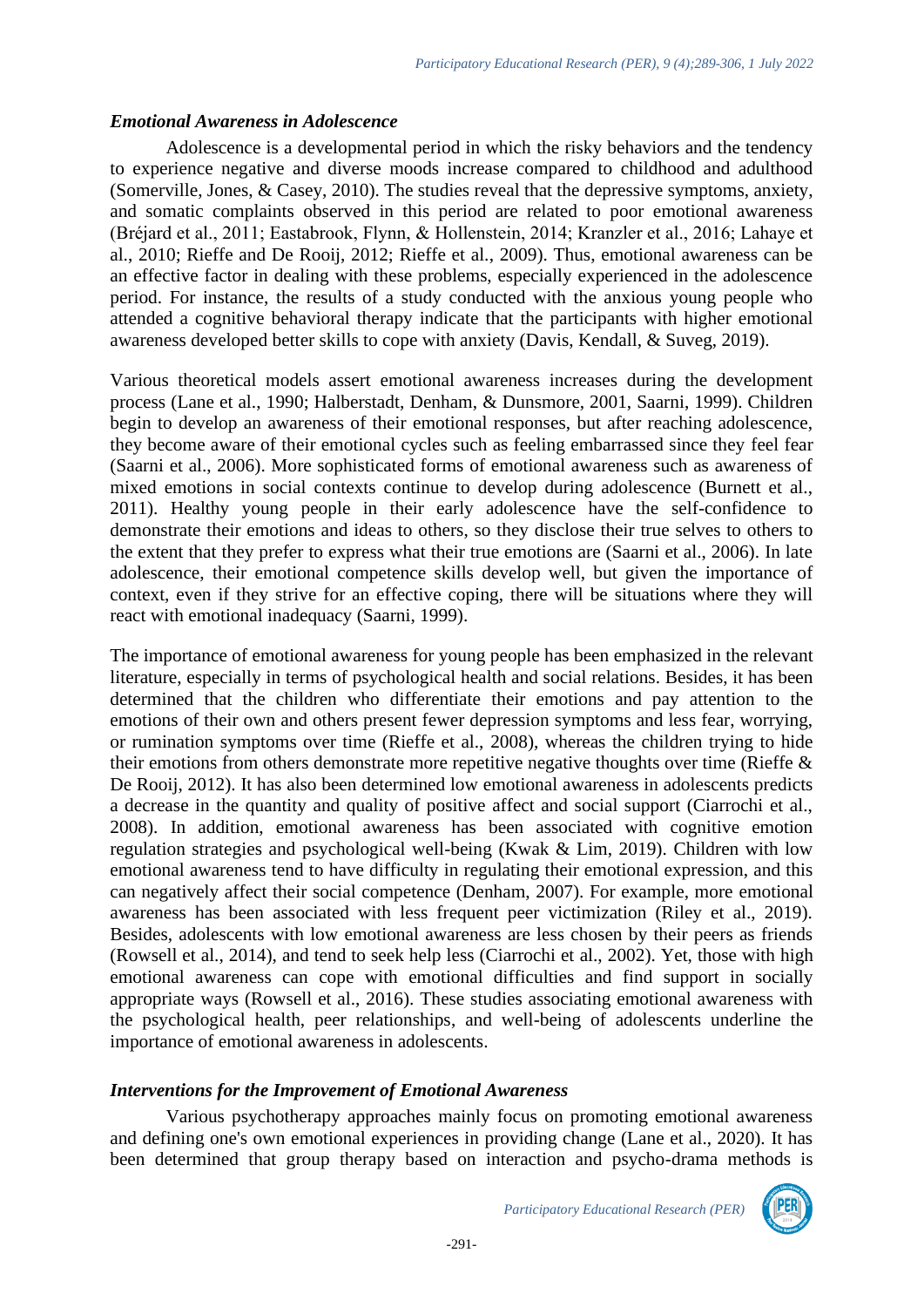effective in improving emotional self-awareness and psychological well-being of adolescents experiencing psychological distress (Boroomandian, Mohammadi, & Taghanaki, 2020). Moreover, it has been observed that the adventure-based therapy with the participation of adolescents staying in child and youth care centers provides significant improvements in their use of more emotional words, development of emotional vocabulary, and higher levels of emotional awareness (Van Rensburg & Reyneke, 2019).

Improving the emotional awareness skills of individuals was conducted through various training programs as well as therapies. For example, it was indicated that the emotional training program was effective in improving the skills of students in terms of identifying, understanding, and expressing emotions (Durmuşoğlu Saltalı & Deniz, 2010). It was also determined that the emotional awareness and social competence intervention program increased the emotional awareness level of the children aged 8-9 (Elsina & Svence, 2016). Besides, the emotional awareness training was found to be effective in the development of emotional vocabulary, giving high-level emotional reactions, and expressing emotions of the middle-childhood students (Knoetze, 2012). It was similarly concluded that a psychoeducation program improved the emotional awareness of university students (Kuzucu, 2007), and developed the self-compassion of the counselor candidates, and reduced their selfjudgment (Mete Otlu, İkiz, & Asıcı, 2016). It was found that emotional awareness training improved the optimism level of young adults (Gençoğlu, 2012) and increased emotional control (Gençoğlu & Yılmaz, 2013).

Based on the reviewed literature, the participants of the studies examining the effectiveness of the training programs are mostly children and young adults. However, the studies examining the emotional awareness skills of the adolescents and the training programs held to develop these skills are limited.

## **Method**

The purpose of the first study is to examine the validity and reliability of the Emotion Awareness Questionnaire while the second study aims to reveal the effect of emotional awareness training on the emotional awareness skills of adolescents. Both studies are described in detail as Study I and Study II and were conducted in accordance with the ethical guidelines.

## *Study I*

## *Participants and Procedure*

The participants of the present study were identified through convenience sampling strategy using an informed consent form. The validity and reliability study of EAQ was conducted with three independent groups. Initially, the Exploratory Factor Analysis (EFA) was conducted on the data obtained from 429 students. This group consisted of 228 female students (53.15%) and 201 (46.85%) male students. The ages of the students ranged from 14 to 18, and the mean age was obtained as 15.09. The internal consistency coefficient (Cronbach's alpha) was computed through the data obtained from this group. Later, the Confirmatory Factor Analysis (CFA) was conducted on the data obtained from 324 students. This group includes 165 female (50.93%) and 159 male students (49.07%). Their ages ranged from 14 to 16 with a mean of 15.08. Finally, the test-retest coefficient was computed by

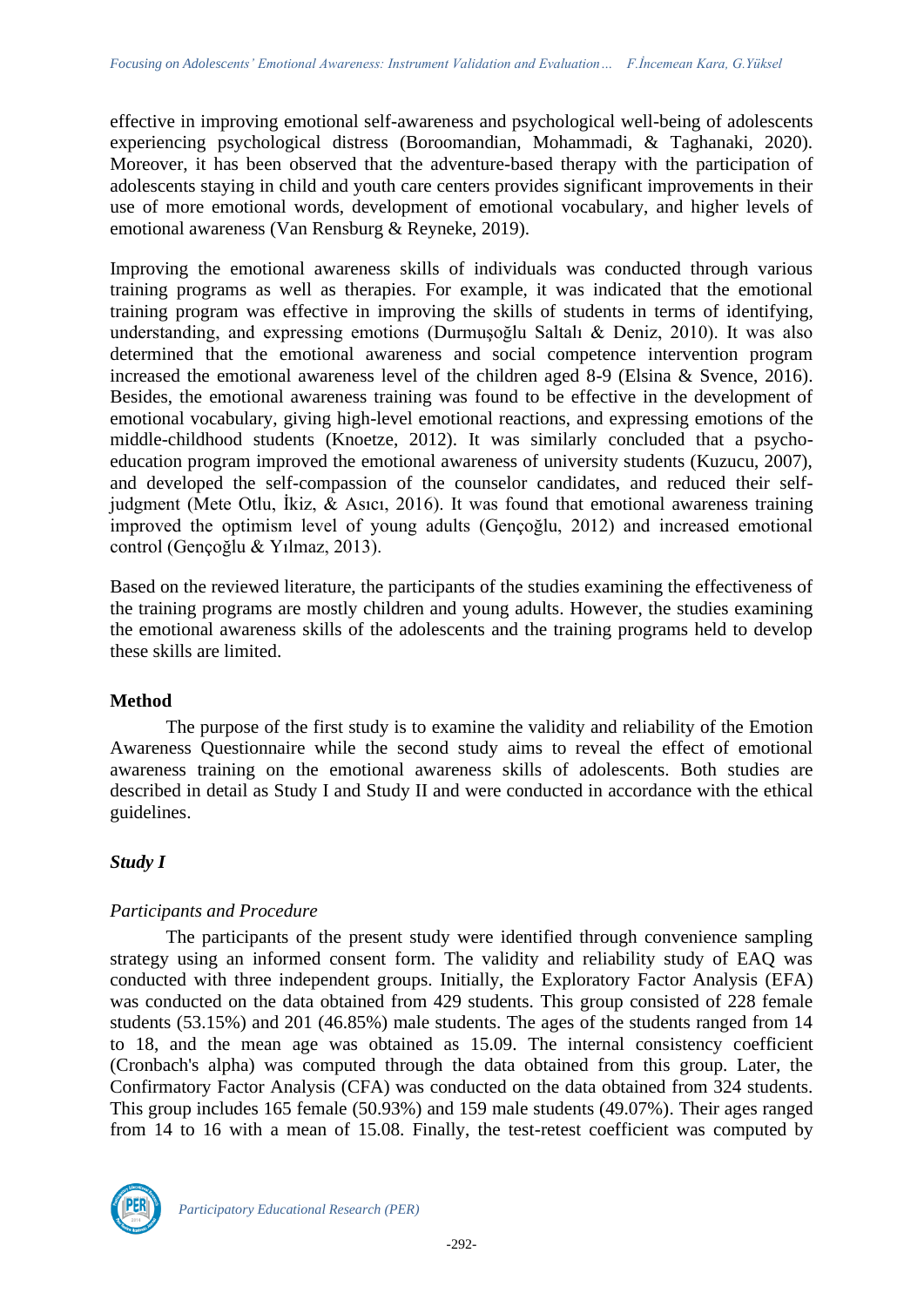distributing EAQ to a different group, including 33 females (56.89%) and 25 males (43.10%) with two-week intervals.

#### *Instrument*

EAQ, developed and validated by Rieffe et al. (2008), has been adapted into the Turkish language and culture. The original questionnaire consists of six sub-dimensions: (1) "Differentiating Emotions", (2) "Verbal Sharing of Emotions", (3) "Not Hiding Emotions", (4) "Bodily Awareness", (5) "Attending to Others' Emotions", and (6) "Analyses of Emotions". There are 30 items in the questionnaire, 20 of which are reverse coded. Each item was rated as three-point Likert scales: "not correct", "sometimes correct", and "correct". The highest score to be obtained from the questionnaire is 90, and the lowest score is 30. The validity and reliability analysis of the original questionnaire was carried out with the primary and the secondary school students. Whereas the internal consistency coefficient calculated for the sub-dimensions of the questionnaire varied between .64 and .68 in the primary school group, it varied between .74 and .77 in the secondary school group (Rieffe et al., 2008).

For the adaptation of EAQ to the Turkish language and culture, firstly the necessary permission was obtained from the corresponding author of the development study. Later, the items were translated into Turkish by three English language experts. These translations were evaluated by seven faculty members of the Department of Psychological Counseling and Guidance and one academic from Turkish Language Teaching. It was ensured that the materials are both appropriate to the original form and understandable in the Turkish language and culture. The items in the questionnaire were distributed to 36 high school students as a pilot study. Then, the Turkish form was translated back into English by an English language expert, and language equivalency was ensured by getting approval from the corresponding author of the development study.

## *Data Analysis*

Exploratory factor analysis (EFA) and confirmatory factor analysis (CFA) were conducted to examine the construct validity of EAQ. The reliability analysis was conducted by calculating the internal consistency (Cronbach's alpha) and test-retest reliability coefficients.

## *Study II*

## *Research Design*

This study is an experimental study with a pre-test post-test control group and examined the effect of a training program on the emotional awareness of adolescents. EAQ was used as a pre-test to measure the emotional awareness skills of the experimental and control groups. Then, "emotional awareness training" was implemented in the experimental group. On the other hand, the control group participated in regular guidance activities in the school. After the training, EAQ was distributed to both groups as a post-test.

## *Participants and Procedures*

The participants consisted of 48 first-year students at a high school and they were selected based on their convenience. The study was conducted face-to-face by one of the researchers in a high school. The participants were firstly determined through an invitation

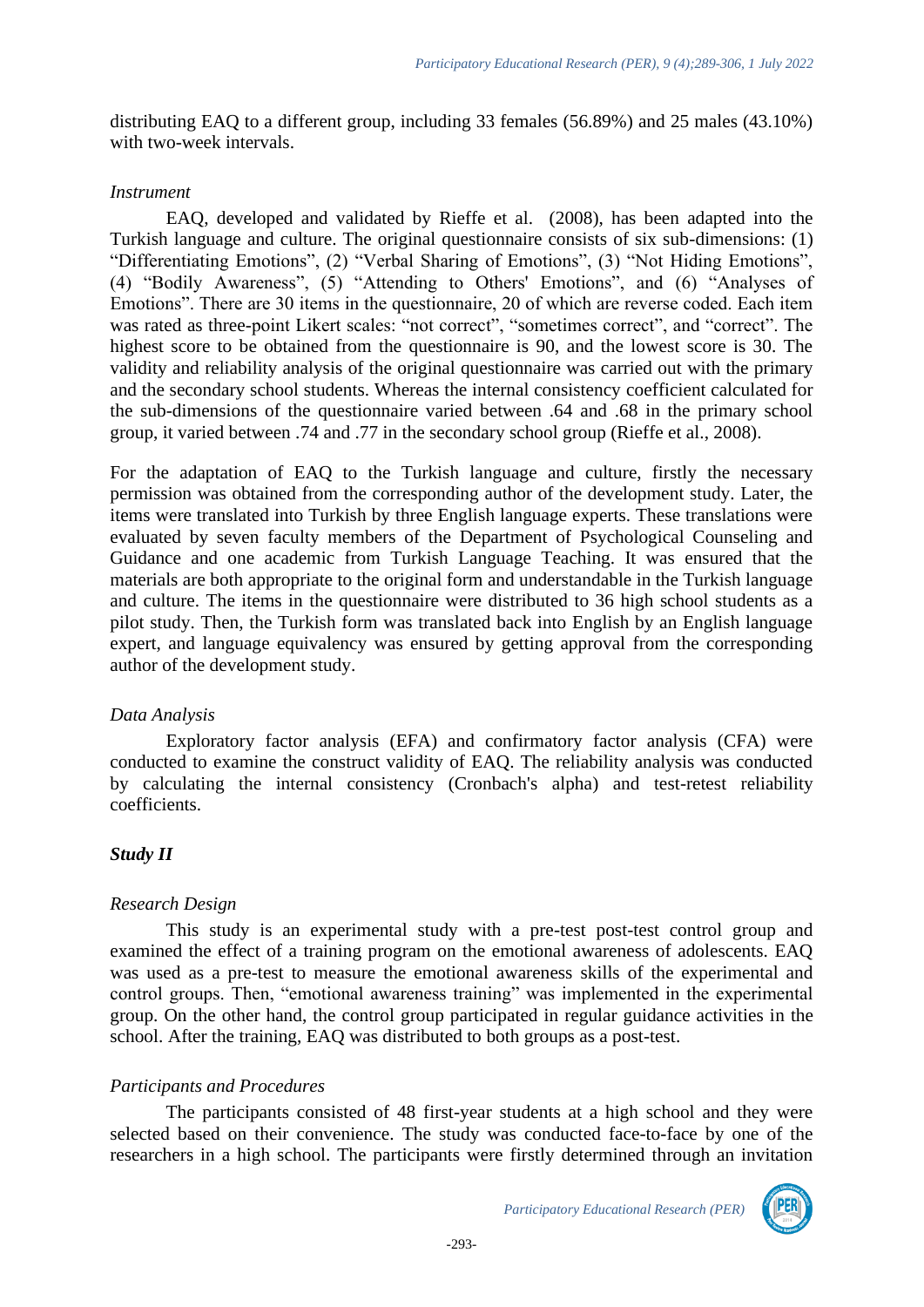form. The students voluntarily participated in the study through an informed consent form. At this stage, while explaining the counseling activities (experimental research), the purpose of the study was expressed more generally as personal development and self-knowledge, rather than developing their emotional awareness skills. Limited information about experimental conditions was provided to students. The volunteer students who are willing to participate in the study were determined (n=48). Random assignment was used to form the experimental and control groups. The participants among the volunteer students were randomly assigned to either experimental or control groups by the lot. As a result, there were 24 participants in each of the experimental (nfemale=13, nmale=11, Mage=15.08, Mprertest=54.42 SD=6.31) and control (nfemale=13, nmale=11, Mage=15.00, Mprertest=54.5 SD=6.50) groups.

### *Instrument*

EAQ developed and validated by Rieffe et al. (2008) was utilized to measure the emotional awareness scores of the students. The validity and reliability of the Turkish form of this questionnaire were satisfied in Study I, and the findings were presented in the results of Study I.

### *Emotional Awareness Training and Experimental Procedure*

Emotional awareness training is a program consisting of seven sessions, each session lasting 45 minutes, aimed to improve the emotional awareness of adolescents. The sessions were conducted weekly within the guidance course hour and the training program was completed in about two months. The training program was conducted by one of the researchers in the group counseling classroom of the school. All participants in the experimental group fully participated in all sessions. Similarly, all participants in the control group participated in the regular guidance course in the school.

Various studies and existing programs in the literature on emotions and emotional awareness were reviewed (Bacanlı, 2006; Begun, 1996; Gençoğlu, 2012; Greenberg, 2011; Greenberg, 2015; Kuzucu, 2007; Southam-Gerow, 2013) during the program development. Upon the completing the program, the participants were expected to acquire the following outcomes: realizing the importance of recognizing emotions in human life, developing vocabulary of emotions, developing an ability to recognize and differentiate the emotions, developing the ability to share their emotions verbally, developing emotional awareness and bodily awareness, and developing the skills to recognize the emotions of others.

The emotional awareness training program was a psycho-education program prepared by making use of the opinions and techniques of the emotion-oriented approach and includes interaction and knowledge transfer (see Table 1). The emotion-focused therapy (experiential process therapy) exercises were included in this training program. According to emotionfocused therapy, the emotions should be paid attention to and communicated with so as to develop emotional awareness. For this aim, it is required for the individuals to focus their attention on their bodies, understand the bodily effect of their emotions, and focus on the thoughts that occur simultaneously with emotions (Greenberg, 2015). When the individuals feel the emotions in their bodies, they are asked to remain with this emotion and to accept emotions (Greenberg & Warwar, 2006). In this respect, the participants were supported to accept their emotions, to learn how to benefit from them, to understand what their emotions are saying, and to identify their goals, needs, and concerns (Greenberg, 2010). The counselor draws the attention of the clients to their emotional pain in their lives by giving empathic reactions to their stories, and the clients learn to pay attention to their inner world over time,

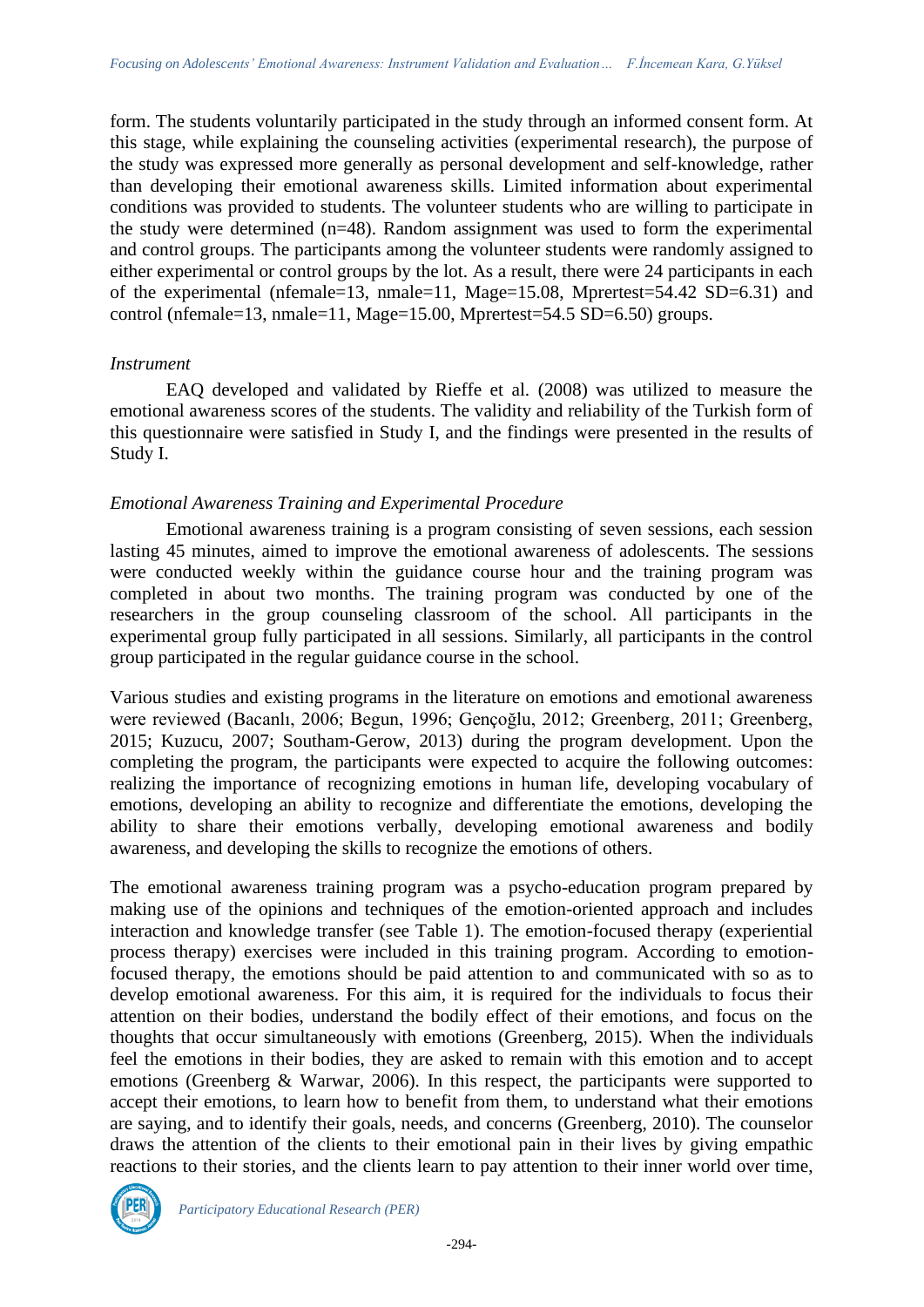and their awareness related to the importance of emotions increases (Greenberg, 2010). Recommending the clients to keep an emotion diary and assigning homework may be helpful in improving emotional awareness (Greenberg & Warwar, 2006).

Besides, in line with the recommendations by Bacanlı (2006, pp. 153-155) for effective training methods, the content of the training was associated with the daily lives of the students, and the sessions in the past were reviewed to attract their attention, and to ensure their participation in activities at the beginning of the sessions. At the end of the sessions, all the important points were highlighted, and the session was associated with the previous sessions. The purposeful behaviors by the students were verbally reinforced to motivate them. Additionally, attention was paid to the effective use of such skills like questioning, supporting, informing, and managing. Directed-discussion, role-playing, and game methods were also used.

Table 1. Content of the sessions

| Session | Activity                                                                                      |  |  |  |  |  |
|---------|-----------------------------------------------------------------------------------------------|--|--|--|--|--|
| 1.      | Introduction activity                                                                         |  |  |  |  |  |
|         | Discussing expectations and generating realistic expectations                                 |  |  |  |  |  |
|         | Defining the concept of emotion                                                               |  |  |  |  |  |
|         | Discussing the importance of recognizing emotions                                             |  |  |  |  |  |
|         | Creating vocabulary list                                                                      |  |  |  |  |  |
|         | Keeping emotion diary                                                                         |  |  |  |  |  |
| 3.      | Thinking about their last memories of that emotion by choosing at least three emotions        |  |  |  |  |  |
|         | Visualizing<br>identifying<br>emotions,<br>determining the<br>and<br>emotion<br>primary<br>in |  |  |  |  |  |
|         | experience                                                                                    |  |  |  |  |  |
|         | Writing and reflecting on an event that negatively affects oneself                            |  |  |  |  |  |
| 4.      | Stay with your emotion activity (Voltan Acar, 2013)                                           |  |  |  |  |  |
|         | Breathing and relaxation exercise                                                             |  |  |  |  |  |
| 5.      | Emotion detectives-emotion silent cinemas activity (Southam-Gerow, 2013)                      |  |  |  |  |  |
| 6.      | Discussing a story in terms of recognizing and expressing the emotions (Begun, 1996)          |  |  |  |  |  |
|         | Role-playing activity                                                                         |  |  |  |  |  |
| 7.      | Sharing the opinions and learning of students                                                 |  |  |  |  |  |
|         | Creating slogan about the training                                                            |  |  |  |  |  |
|         | Expressing feelings about ending, ending                                                      |  |  |  |  |  |

#### *Data Analysis*

Whether there is a significant difference between the pre-test scores of the students who attended and did not attend the training and their post-test scores was examined through the Analysis of Covariance (ANCOVA). The scores included in the analysis in this study were the scores of such skills in the Emotion Awareness Questionnaire as emotion awareness, differentiating emotions, verbal sharing of emotions, not hiding emotions, bodily awareness, attending to others' emotions, and analysis of emotions. The data were evaluated through the SPSS.20 program.

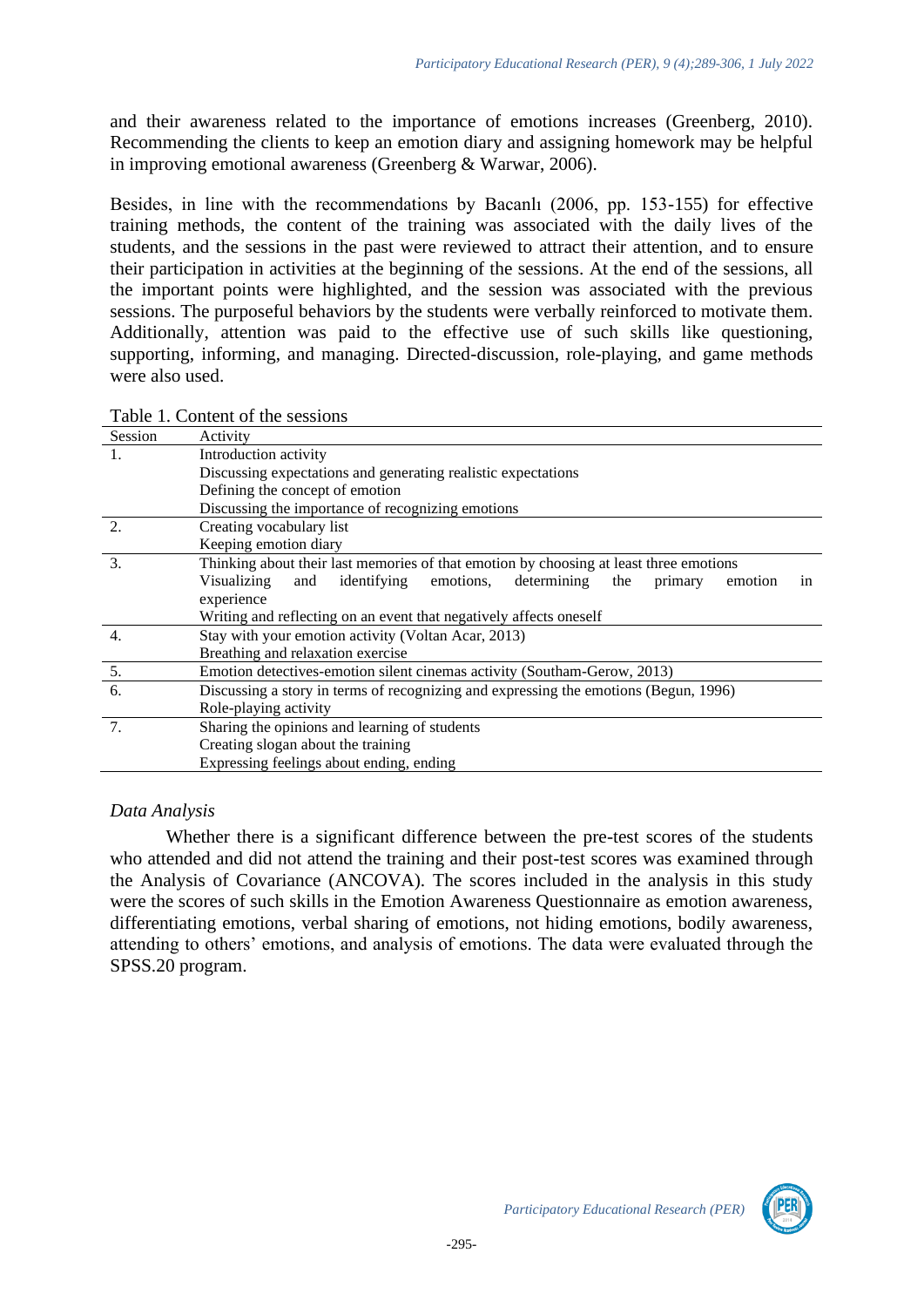## **Findings**

## *Study I: Findings related to the Validity and Reliability of the Emotion Awareness Questionnaire*

### *Findings from Exploratory Factor Analysis*

Exploratory Factor Analysis (EFA) was initially performed to examine the validity of the questionnaire. First of all, Kaiser-Meyer-Olkin (KMO) was used to test the adequacy of the sample size for the factor analysis, and later, the Barlett Sphericity test was conducted to check whether the data came from the multivariate normal distribution. In the study, the KMO value was determined as .79, and the Barlett test  $χ2$  value was found as 3337.297 (p <.01). The obtained KMO value indicated that the size of the sample is moderately sufficient to conduct the factor analysis (Kaiser, 1974). As a result of the examination, it was concluded that the data were convenient for the factor analysis.

It was considered that the item eigenvalue should be at least 1 in determining the number of factors while applying EFA (Tabachnick & Fidell, 2007, p. 644). Moreover, it was taken into account that having item factor loads in the range of .30 and .40 meets the minimum level required for the interpretation of the structure and that .30 factor load value is sufficient for the sample number above 350 (Hair et al., 2010, p.116). The minimum item factor loading was accepted as .30 in this study. In addition, items in more than one factor with a high acceptance level and the difference between factor loads of .10 and below are considered as overlapping items (Büyüköztürk, 2015, p.135). When an item was included in both factors in the study, it was paid attention that the difference between factor loads was at least .10.

Principal components factor analysis was conducted to the scores of 429 students by using the varimax rotation method. According to the findings, the items that do not meet the specified criteria (i3, i12, i25, i27, i30) were excluded from the questionnaire. These items were about differentiating emotions, attending to others' emotions, not hiding emotions and analysis of emotions, and they were excluded from the instrument based on the suggestions of the two professors of psychological counseling and guidance. The data related to the distribution, factor loads, and variances of the items in the 25-item form obtained as a result of the factor analysis are presented in Table 2.

As shown in Table 2, the instrument consisting of 25 items presents a six-factor structure with an eigenvalue higher than 1, and the factor loads of the items vary between .53 and .81. The variances indicated that the variance values of the factors vary between 8% and 11% and that the six-factor structure explains 56.01% of the total variance. It is stated in the literature that the total variance explained by the factors should be 50% or more (Erkuş, 2012). Therefore, it can be inferred that the six-factor structure of the questionnaire has an adequate variance explanation rate. Besides, the common factor variances of the items vary between .38 and .67 values. Common factor variance provides the information about how much of the variance each item explains, and this value is expected to be higher than .30 (Pallant, 2016). Therefore, it can be concluded that the common factor variance of each item in the questionnaire is sufficient.

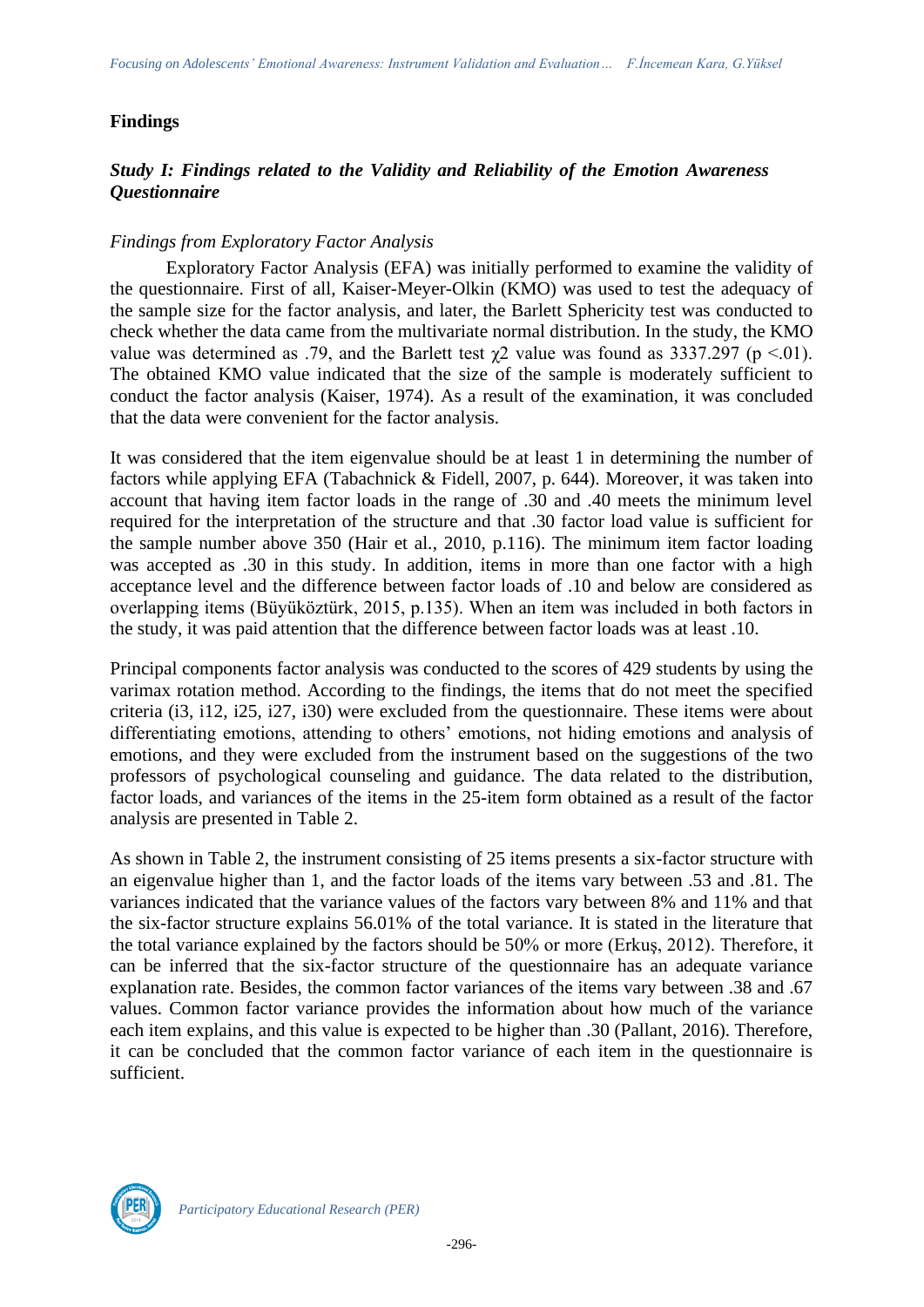| Item number             | Factor       |                |       |                |       |          | Common   |
|-------------------------|--------------|----------------|-------|----------------|-------|----------|----------|
|                         | $\mathbf{1}$ | $\overline{c}$ | 3     | $\overline{4}$ | 5     | 6        | Factor   |
|                         |              |                |       |                |       |          | Variance |
| $\mathbf{i}$            | .60          |                |       |                |       |          | .49      |
| i6                      | .73          |                |       |                |       |          | .60      |
| i11                     | .60          |                |       |                |       |          | .49      |
| i17                     | .72          |                |       |                |       |          | .55      |
| i22                     | .61          |                |       |                |       |          | .45      |
| i25                     | .65          |                |       |                |       |          | .49      |
| i2                      |              |                |       | .73            |       |          | .64      |
| i7                      |              |                |       | .77            |       |          | .64      |
| i12                     |              |                |       | .72            |       |          | .61      |
| i8                      |              |                |       |                |       | .61      | $.52\,$  |
| i13                     |              |                |       |                |       | .77      | .67      |
| 118                     |              |                |       |                |       | .81      | .67      |
| i3                      |              | .70            |       |                |       |          | .58      |
| i9                      |              | .69            |       |                |       |          | .55      |
| i14                     |              | .65            |       |                |       |          | .50      |
| i19                     |              | .78            |       |                |       |          | .64      |
| i23                     |              | .53            |       |                |       |          | .38      |
| i4                      |              |                | .77   |                |       |          | .61      |
| i10                     |              |                | .76   |                |       |          | .58      |
| i15                     |              |                | .71   |                |       |          | .57      |
| i20                     |              |                | .73   |                |       |          | .58      |
| i5                      |              |                |       |                | .66   |          | .53      |
| i16                     |              |                |       |                | .77   |          | .64      |
| i21                     |              |                |       |                | .72   |          | .58      |
| i24                     |              |                |       |                | .63   |          | .43      |
| Eigenvalue              | 2.85         | 2.43           | 2.35  | 2.18           | 2.18  | 2.02     |          |
| Revealed Variance (%)   | 11.39        | 9.73           | 9.38  | 8.73           | 8.70  | $8.08\,$ |          |
| Cumulative Variance (%) | 11.39        | 21.12          | 30.51 | 39.24          | 47.94 | 56.01    |          |

Table 2. Factor structure and item factor loads of the 25-item form

\*Note: Columns 1, 2, 3, 4, 5, and 6 respectively refer to such sub-dimensions as differentiating emotions, bodily awareness, attending to others' emotions, verbal sharing of emotions, analysis of emotions, and not hiding emotions.

#### *Findings from Confirmatory Factor Analysis*

Confirmatory Factor Analysis (CFA) was performed to confirm the structure obtained from the EFA. Many fit indices are commonly used to reveal the adequacy of the model fit. Within the scope of this study, such fit indices as CMIN/df (Chi-Square / Df), SRMR (Standardized Root Mean Square Residual), RMSEA (The Root Mean Square Error of Approximation), CFI (Comparative Fit Index), GFI (Goodness of Fit Index), and AGFI (Adjusted Goodness of Fit Index) were examined. The analysis results revealed that the obtained factor loadings ranged from .45 to .81. Additionally, Table 3 shows the obtained value for each fit index and the criteria for acceptance. Considering the fit index values related to the model data fit in Table 3, it can be concluded that the model fits well with the data.

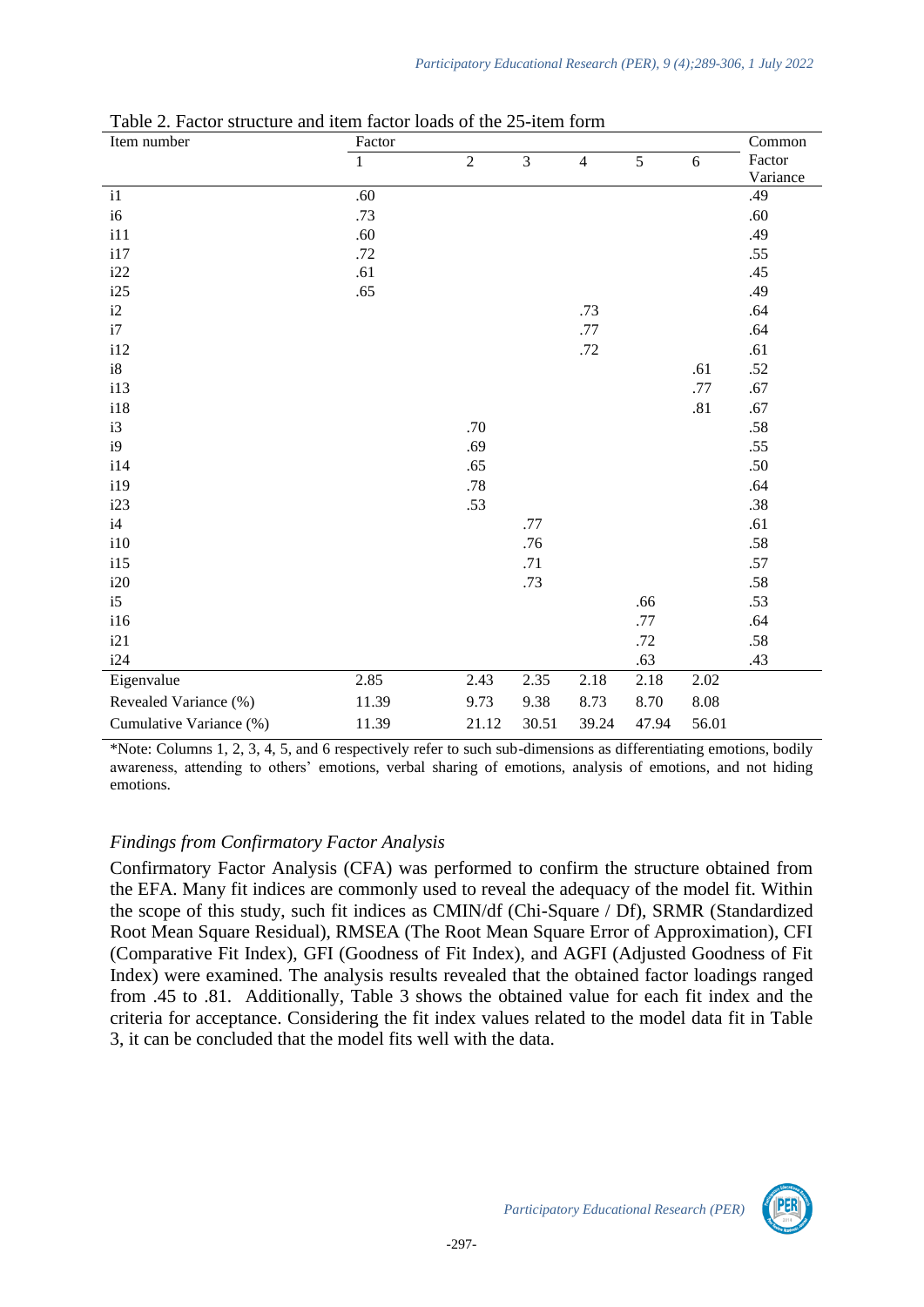| Goodness of Fit Indices | <b>Obtained Value</b> | Criteria      |
|-------------------------|-----------------------|---------------|
| <sup>1</sup> CMIN/DF    | 1.64                  | $x \leq 2$    |
| ${}^{2}$ SRMR           | .06                   | $x \leq 0.08$ |
| $2,3$ RMSEA             | .04                   | $x \leq 0.06$ |
| $^{2,4}$ CFI            | .92                   | $x \geq .90$  |
| ${}^{4}$ GFI            | .91                   | $x \geq .90$  |
| 4AGFI                   | .88                   | $x \geq .90$  |

Table 3. Goodness of Fit Indices and References

<sup>1</sup>(Tabachnick & Fidell, 2007), <sup>2</sup>(Hu & Bentler, 1999), <sup>3</sup>(Thompson, 2004), <sup>4</sup>(Hooper, Caughlan & Mullen, 2008)

#### *Findings from the Reliability Analyses*

Internal consistency and test-retest coefficients were examined to determine the reliability of the Emotional Awareness Questionnaire and its sub-dimensions. Corrected Item total correlation values were also investigated to determine whether each item in the questionnaire measured the desired characteristics or not. The internal consistency coefficients calculated for the questionnaire and its sub-dimensions were illustrated in Table 4.

Table 4. Internal Consistency Coefficients

| Factors                         | Internal consistency coefficients | Test-retest reliability coefficients |
|---------------------------------|-----------------------------------|--------------------------------------|
| Differentiating emotions        | .77                               | .66                                  |
| Verbal sharing of emotions      | .76                               | .69                                  |
| Not hiding emotions             | .72                               | .50                                  |
| <b>Bodily</b> awareness         | .72                               | .76                                  |
| Attending to others' emotions   | .75                               | .46                                  |
| Analysis of emotions            | .68                               | .70                                  |
| Emotion awareness questionnaire | .77                               | .83                                  |

In Table 4, it is observed that the internal consistency coefficient is .77 for the questionnaire, and it varies between .68 and .77 for the sub-dimensions. In addition, the test-retest reliability coefficient of the questionnaire was determined as .83. The questionnaires with a reliability coefficient of .70 and above are considered as reliable (DeVellis, 2003; Kline, 2011). It can be stated that the reliability coefficients of the questionnaire are sufficient.

In addition, corrected item-total correlation values varied between .40 and .61. The item-total correlation values are required to be .30 and above in order for the items to adequately measure the desired characteristics (Field, 2009). It can be concluded that the obtained values are satisfactory for the reliability of the questionnaire.

Additionally, the t values regarding the difference between the mean scores of the groups with upper and lower 27% vary between 3.73 and 13.34 ( $p<0.01$ ). According to these values, it can be said that each of the questionnaire items differentiates the individuals with and without the characteristics desired to be measured.

## *Study II: Findings related to the Effect of Emotional Awareness Training on the Emotional Awareness Skills of Adolescents*

The ANCOVA was performed to determine whether there is a significant difference between the post-test scores. The pre-test scores obtained from the Emotion Awareness Questionnaire were set as the covariate. The findings from the ANCOVA were presented in Table 5.

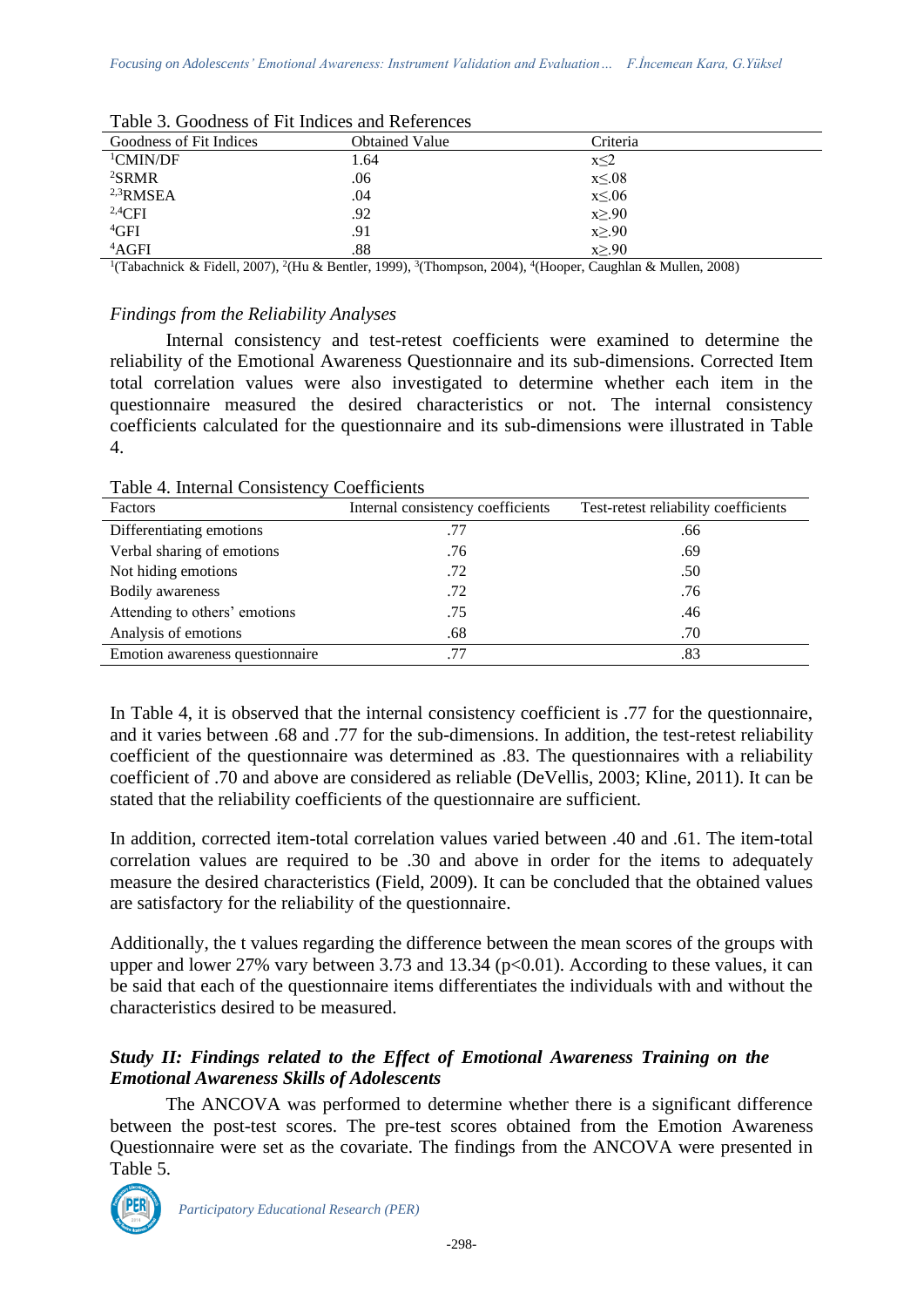As shown in Table 5, a significant difference was obtained both between post-test mean scores of the experimental and control groups  $(F(1,45)=4.511; p<0.05)$  and between post-test mean scores of the verbal sharing of emotions sub-dimension (F  $(1,45) = 4.616$ ; p <.05). In another saying, when the Emotion Awareness Questionnaire pre-test scores of the experimental and control groups were examined, it was observed that there was a significant difference between the emotional awareness post-test scores.

|                         |                        | Sum of squares | Df           | Mean of squares | $\boldsymbol{F}$ | $\boldsymbol{p}$ |
|-------------------------|------------------------|----------------|--------------|-----------------|------------------|------------------|
|                         | Pre-test               | 1081,423       | 1            | 1081.423        | 75.979           | .000             |
| Emotional               | Group                  | 64.199         | 1            | 64.199          | 4.511            | $.039*$          |
| awareness               | Error                  | 640.494        | 45           | 14.233          |                  |                  |
|                         | <b>Corrected Total</b> | 1782.667       | 47           |                 |                  |                  |
|                         | Pre-test               | 121.417        | 1            | 121.417         | 33.537           | .000             |
| Differentiating         | Group                  | 10.703         | 1            | 10.703          | 2.956            | .092             |
| emotions                | Error                  | 162.916        | 45           | 3.620           |                  |                  |
|                         | <b>Corrected Total</b> | 305.667        | 47           |                 |                  |                  |
|                         | Pre-test               | 37.947         | 1            | 37.947          | 16.517           | .000             |
| Verbal sharing of       | Group                  | 10.606         | $\mathbf{1}$ | 10.606          | 4.616            | $.037*$          |
| emotions                | Error                  | 103.386        | 45           | 2.297           |                  |                  |
|                         | <b>Corrected Total</b> | 149,667        | 47           |                 |                  |                  |
|                         | Pre-test               | 52.155         | 1            | 52.155          | 35.734           | .000             |
| hiding<br><b>Not</b>    | Group                  | 4.083          | 1            | 4.083           | 2.798            | .101             |
| emotions                | Error                  | 65.678         | 45           | 1.460           |                  |                  |
|                         | Corrected Total        | 121.917        | 47           |                 |                  |                  |
|                         | Pre-test               | 80.360         | $\mathbf{1}$ | 80.360          | 17.023           | .000             |
| <b>Bodily</b> awareness | Group                  | 5.306          | 1            | 5.306           | 1.124            | .295             |
|                         | Error                  | 212.432        | 45           | 4.721           |                  |                  |
|                         | <b>Corrected Total</b> | 307.979        | 47           |                 |                  |                  |
| Attending<br>to         | Pre-test               | .46.374        | 1            | 46.374          | 20.219           | .000             |
| others' emotions        | Group                  | .405           | 1            | .405            | .177             | .676             |
|                         | Error                  | 103.210        | 45           | 2.294           |                  |                  |
|                         | <b>Corrected Total</b> | 149,667        | 47           |                 |                  |                  |
|                         | Pre-test               | 26.476         | $\mathbf{1}$ | 26.476          | 10.453           | .002             |
| Analysis<br>of          | Group                  | 2.119          | 1            | 2.119           | .837             | .365             |
| emotions                | Error                  | 113.982        | 45           | 2.533           |                  |                  |
|                         | Corrected Total        | 146,479        | 47           |                 |                  |                  |

Table 5. Findings regarding the effectiveness of the training program on adolescents' emotional awareness skills

 $*$  p $< 05$ 

In addition, when the verbal sharing of emotions pre-test scores were controlled, it was observed that there was a significant difference between the verbal sharing of emotions posttest scores. However, it was concluded that there was no significant difference between posttest mean scores of the experimental and control groups in terms of differentiating emotions  $(F(1.45)=2.956; p>0.05)$ , not hiding emotions  $(F(1.45)=2.798; p>0.05)$ , bodily awareness  $(F(1, 45)=2.956; p>0.05)$ 45)=1.124; p>.05), attending to others' emotions ( $F(1.45)$ = .177; p>.05), and analysis of emotions (F (1.45)=.837; p > .05).

## **Discussion, Conclusion, and Recommendations**

In Study I, it was aimed to adapt the Emotion Awareness Questionnaire developed and validated by Rieffe et al. (2008) to the Turkish language and culture. The validity and reliability studies carried out for this aim indicate that the Turkish form of the questionnaire has acceptable psychometric values in order to be applied for the study groups of students attending high school. It was determined that the six-factor structure of the original

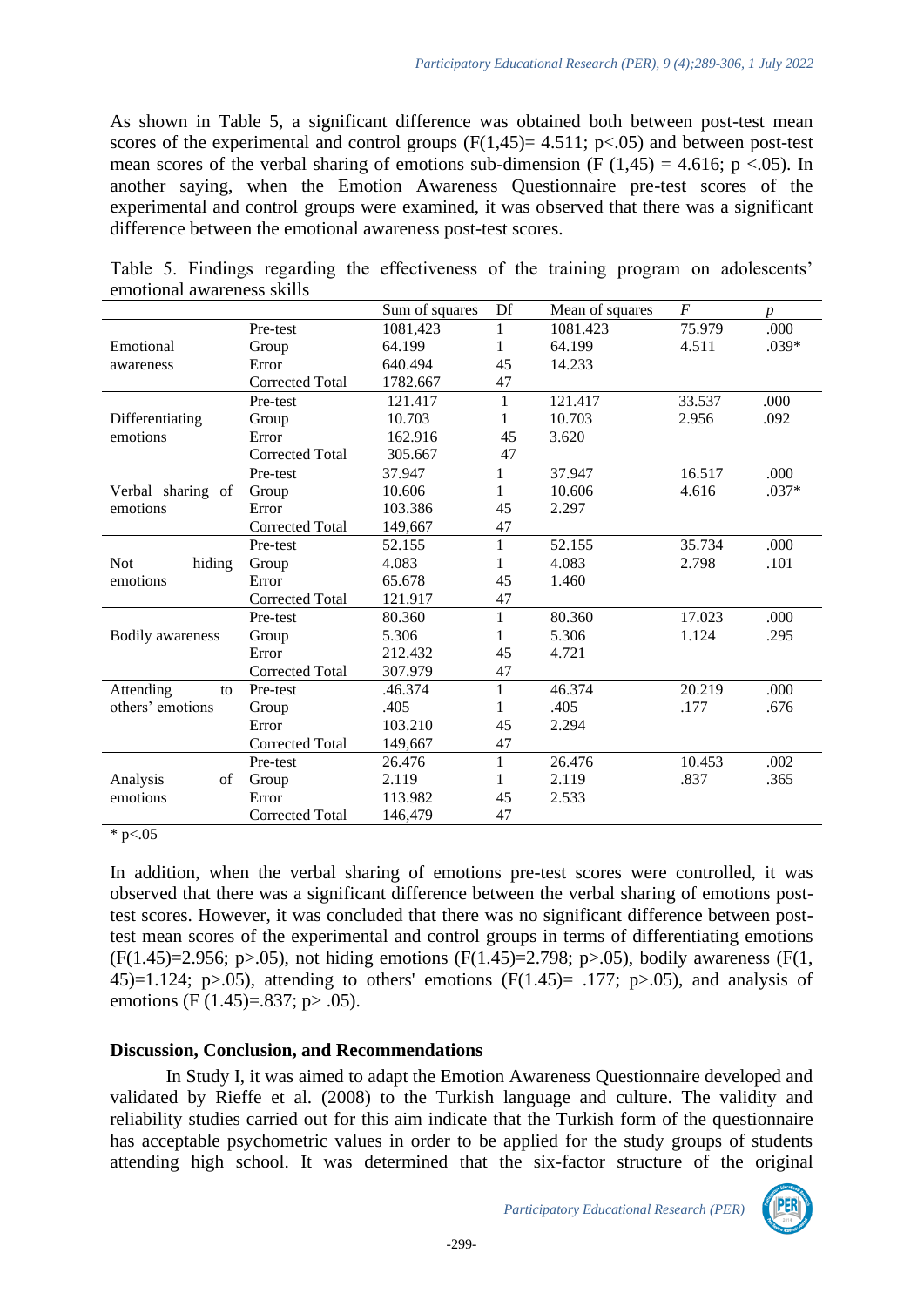questionnaire was preserved, but the number of items was reduced from thirty to twenty-five. According to the results of this study, the factor structure of the Turkish form of the questionnaire and the reliability coefficients are similar to the results obtained in other cultures (Camodeca & Rieffe, 2013; Ishizu & Shimoda, 2013; Lahaye et al., 2010; Rieffe et al., 2008). However, whereas the number of items did not change in the adaptation studies conducted in Italy, Netherlands, Spain, and Belgium (Camodeca & Rieffe, 2013; Lahaye et al., 2010; Rieffe et al., 2008), the number of the items seems to be reduced to twenty-eight in the study carried out in Japan (Ishizu & Shimoda, 2013). The change in the number of items in the validation studies conducted in Japan and Turkey can be explained through the cultural differences. It is stated that the individualist culture in Western societies and the collectivist culture in Eastern societies are dominant, and it is also emphasized that the emotions are sensitive to cultural features (Eid & Diener, 2001; Mesquita, 2001). Therefore, even though the number of items in the studies conducted in Italy, Netherlands, Spain, and Belgium is preserved, the reduction of the number of items in the studies in Turkey and Japan can be due to the characteristics of collectivist and individualist cultures. In conjunction with this argument, the relevant studies show that recognizing emotions (Le, Berenbaum, & Raghavan, 2002; Lo, 2014) and expressing emotions (Cordaro et al., 2018; Matsumoto et al., 1998; Mesquita & Frijda, 1992; Wong et al., 2008) may differ according to culture. In conclusion, it was concluded that the Emotion Awareness Questionnaire, adapted to Turkish culture, has satisfactory psychometric characteristics that can be applied for the sample of 14-18 years old adolescents. The criterion-related validity of this questionnaire can be examined in further studies, and its validity and reliability can be examined for the participants from different age groups. The instrument can also be used in the fields of psychiatry, psychology, psychological counseling and guidance, and education. Study I confirmed the generalizability of the Emotion Awareness Scale in a collectivist cultural context.

Study II aimed to examine the effect of emotional awareness training on the emotional awareness skills of adolescents. The findings indicated that the emotional awareness of the students in the experimental group significantly differ from the students in the control group. In other words, it was shown that those who participated in the emotional awareness training improved their emotional awareness and their ability to share emotions verbally. Although the number of sessions in which the training was applied, the age and cultural characteristics of the sample group differ in the studies examining the effect of emotional awareness training (Elsina & Svence, 2016; Knoetze, 2012; Kuzucu, 2007), they revealed similar findings to the current study in terms of the positive effect of emotional awareness training on emotional awareness skill.

In terms of the sub-dimensions of emotional awareness, the verbal sharing scores of the students in the experimental group were significantly higher than the scores of the students in the control group. However, such a difference was not observed for the other sub-dimensions. Even though the training program aimed to improve emotional awareness with all subdimensions, it is remarkable that only the participants' verbal sharing skills were improved. Sprung et al. (2015) revealed that the educational environment, social environment, and the duration of the training session can be important in terms of the results of training programs on emotion. They also obtained that the social environment and the length of the training session mediated the effect of education on the reflective aspects of emotions. The findings obtained from the current study may be due to the limitation of the duration of the activity and the evaluation method. The time allocated for education may be limited in terms of the fact that the individuals are willing to turn to and understand their own emotions.

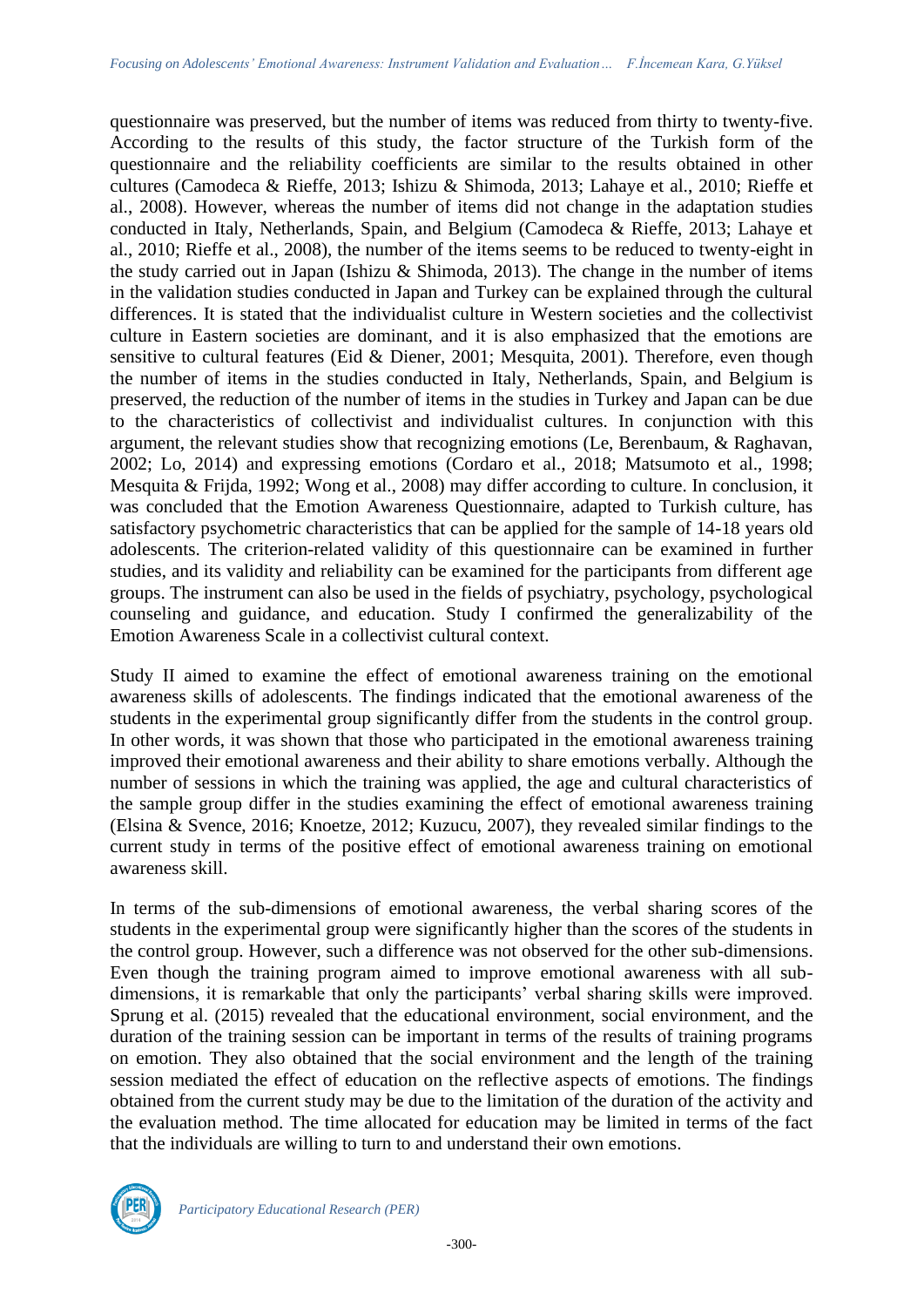At the end of the training program, it was noted that whereas the scores of the groups related to the verbal sharing of emotions differed, the scores of not hiding emotions did not. The encouragement of the participants to share their emotions throughout the training program might influence their verbal sharing emotions. Another factor that affects this finding can be the cultural context where the study was conducted. Various research findings indicate that expressing emotions differ depending on culture (Cordaro et al., 2018; Matsumoto et al., 1998; Mesquita & Frijda, 1992; Wong et al., 2008). Also, it is asserted that while the emotions are expressed directly in individualist cultures, they are expressed indirectly in collectivist cultures (Markus & Kitayama, 1991). According to this view, which emotions are expressed or experienced in what frequency and intensity differ relying on culture. While the self-centered emotions (such as anger, disappointment) are expressed more frequently in individualist cultures, others-oriented emotions (such as sympathy, shame) are expressed more frequently in collectivist cultures (Markus and Kitayama, 1991). Cultural value orientations were determined to affect non-verbal expressions of emotion rather than verbal expressions of emotion (Wong et al., 2008). In a study conducted by Boratav, Sunar, and Ataca (2011) in Turkey, it is concluded that the emotions are not expressed as they are felt and that the expressions differ according to the characteristics of the environment and various factors related to the environment. Furthermore, it is determined that the expression of emotions varies according to the characteristics of the emotion and social context and that it is more appropriate to show emotions in close relationships. In the present study, the answers of the students to the not hiding emotions and verbal sharing of emotions sub-dimensions might have been influenced by the collectivistic nature of the Turkish culture, characteristics of the emotion, and context variables. In addition, even though the students are not given enough opportunity to express themselves in traditional education, the activities for students to express their emotions were implemented in the current study, and they were encouraged to express their feelings. This situation may be reflected in the scores of students related to the verbal sharing of their emotions.

In conclusion, it can be recommended to review the emotional awareness training by taking the limitations of the research and cultural characteristics (individualist and collectivist culture) into account. The duration of the training session can be increased in future studies. Also, the study can be replicated with a group with fewer students so as to increase the group interaction and to enable each student to participate actively in the activities.

#### **Acknowledgement:**

This study was derived from the thesis study of the first author supervised by the second author. A part of the study was orally presented at 26. International Educational Sciences Congress.

## **References**

Bacanlı, H. (2006). *Duyuşsal davranış eğitimi [\[Training on affective behaviors\]](https://tureng.com/tr/turkce-ingilizce/affective%20behaviors).*  Ankara:Nobel.

- Bagby, R. M., Parker, J. D., & Taylor, G. J. (1994). The twenty-item Toronto Alexithymia Scale-1. Item selection and cross-validation of the factor structure. *Journal of Psychosomatic Research, 38*(1), 23-32. doi:10.1016/0022-3999(94)90005-1
- Begun, R. W. (1996). *Ready-to-use social skills lessons & activities for grades 7-12.* San Francisco, CA: Jasey-Bass.



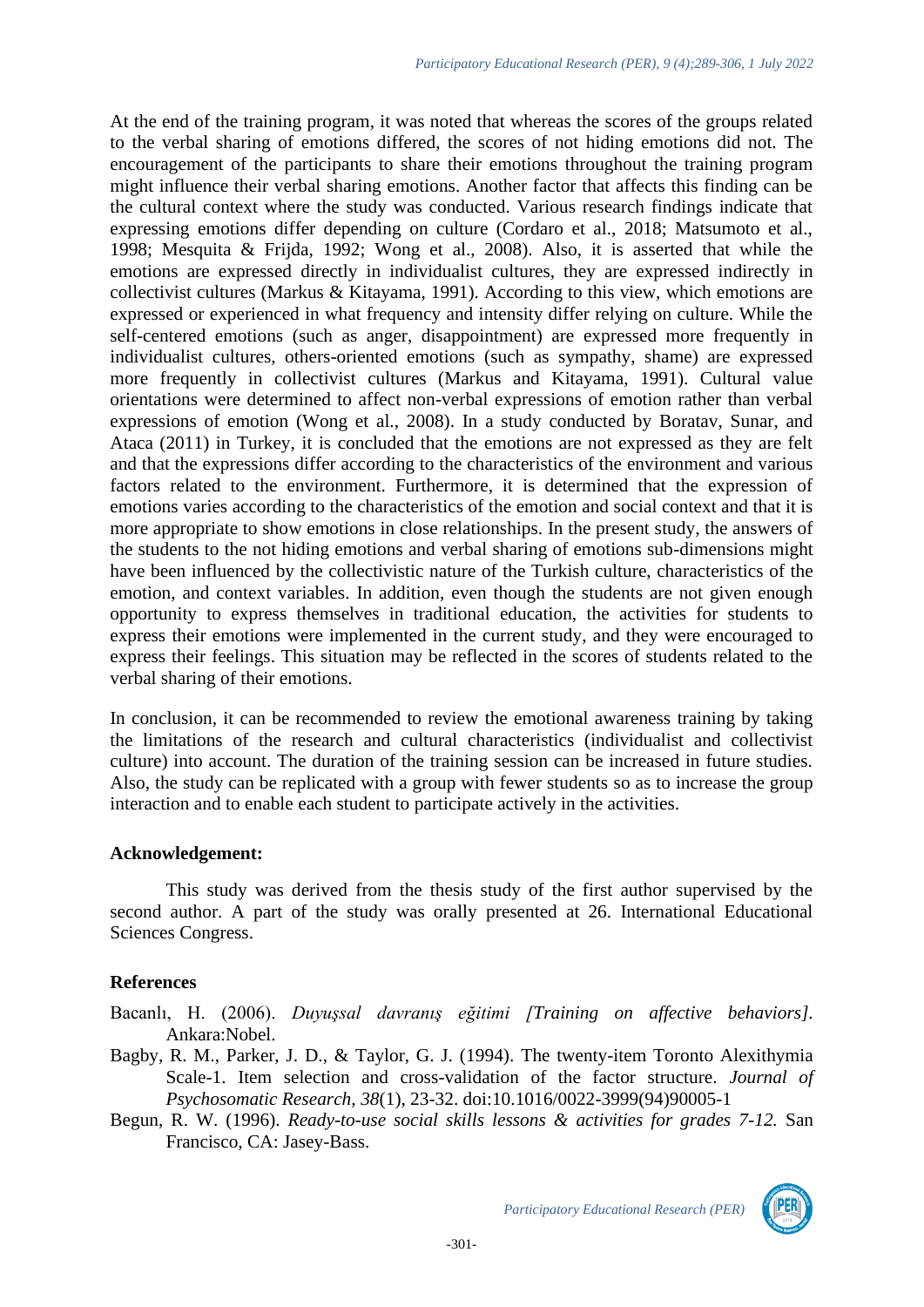- Boratav, H. B., Sunar, D., & Ataca, B. (2011). Emotional display rules and their contextual determinants: An investigation with university students in Turkey. *Turkish Journal of*<br>*Psychology.* 26(68). 90-101. Retrieved from *Psychology,* 26<sup>(68)</sup>, 90-101, Retrieved from https://www.psikolog.org.tr/tr/yayinlar/dergiler/1031828/tpd1300443320110000m000 091.pdf
- Bréjard, V., Bonnet, A., Pasquier, A., & Pedinielli, J. L. (2011). Depressive symptoms in adolescence: Role of personality and emotion awareness. *Neuropsychiatrie de l'Enfance et de l'Adolescence, 59*(3), 157–162. doi[:10.1016/j.neurenf.2010.07.013](https://doi.org/10.1016/j.neurenf.2010.07.013)
- Boroomandian, N., Mohammadi, N., & Taghanaki, C. H. (2020). Comparing the effectiveness of group therapy by "interaction and psychodrama" on emotional awareness of adolescent girls with psychological distress. *Journal of Psychological Achievements (Journal of Education & Psychology), 27*(1), 1-22. doi:10.22055/psy.2020.29101.2312
- Burnett, S., Thompson, S., Bird, G., & Blakemore, S. J. (2011). Pubertal development of the understanding of social emotions: Implications for education. *Learning and Individual Differences, 21*(6), 681-689. doi[:10.1016/j.lindif.2010.05.007](https://doi.org/10.1016/j.lindif.2010.05.007)
- Büyüköztürk, Ş. (2015). *Sosyal bilimler için veri analizi el kitabı [Data analysis handbook for social sciences].* Ankara: Pegem.
- Camodeca, M., & Rieffe, C. (2013). Developmetrics validation of the Italian Emotion Awareness Questionnaire for children and adolescents. *European Journal of Developmental Psychology, 10*(3), 402-409. doi[:10.1080/17405629.2012.694609](https://doi.org/10.1080/17405629.2012.694609)
- Ciarrochi, J. V., Deane, F. P., Wilson, C. J., & Rickwood, D. (2002). Adolescents who need help the most are the least likely to seek it: The relationship between low emotional competence and low intention to seek help. *British Journal of Guidance & Counseling*, *30*(2), 173–188. doi[:10.1080/03069880220128047](https://doi.org/10.1080/03069880220128047)
- Ciarrochi, J., Heaven, P. C. L., & Supavadeeprasit, S. (2008). The link between emotion identification skills and socio-emotional functioning in early adolescence: A one-year longitudinal study. *Journal of Adolescence*, *31*(5), 565–582. doi[:10.1016/j.adolescence.2007.10.004](https://doi.org/10.1016/j.adolescence.2007.10.004)
- Cordaro, D. T., Sun, R., Keltner, D., Kamble, S., Huddar, N., & McNeil, G. (2018). Universals and cultural variations in 22 emotional expressions across five cultures. *Emotion*, *18*(1), 75-93. doi:10.1037/emo0000302
- Cormier, S. & Hackney, H. (2005). *Counseling strategies and interventions*. Boston, MA: Allyn and Bacon.
- Davis, J. P., Kendall, P. C. & Suveg, C. M. (2019). Emotional awareness predicts specific cognitive-behavioral therapy outcomes for anxious youth. *Child Psychiatry & Human Development,* 50, 557–565. doi:10.1007/s10578-018-00863-4
- Dedikousi, A., Gonida, E., & Kiosseoglou, G. (2013). Emotional understanding and awareness in school age: The contribution of children's cognitive performance and their perceptions of parental warmth/coldness. *Scientific Annals-School of Psychology*, 10, 1-31. Retrieved from <http://ejournals.lib.auth.gr/psyannals/article/view/4265/4346>
- Denham, S. A. (2007). Dealing with feelings: How children negotiate the worlds of emotions and social relationships. *Cognition, Brain, Behavior*, 11, 1–48. Retrieved from <https://denhamlab.gmu.edu/Publications%20PDFs/Denham%202007.pdf>

DeVellis, R. F. (2003) *Scale development*. California: Sage Publication Inc.

Durmuşoğlu Saltalı, N., & Deniz, M. E. (2010). The effects of an emotional education program on the emotional skills of six-year-old children attending preschool. *Educational Sciences: Theory and Practice, 10*(4), 2105-2140. Retrieved from <https://trdizin.gov.tr/publication/journalDetail.xhtml>

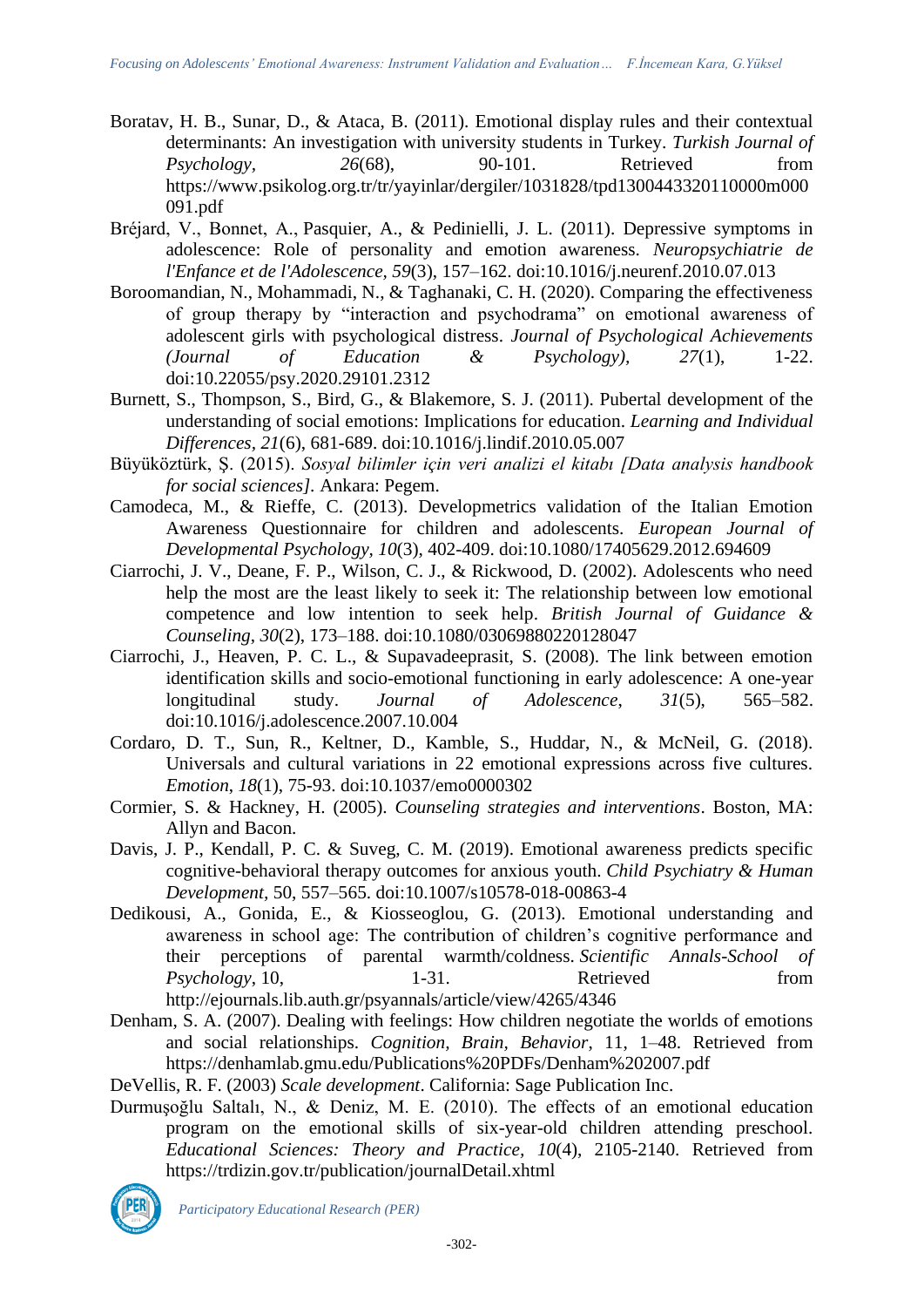- Eastabrook, J. M., Flynn, J. J., & Hollenstein, T. (2014). Internalizing symptoms in female adolescents: Associations with emotional awareness and emotion regulation. *Journal of Child and Family Studies, 23*(3), 487-496. doi:10.1007/s10826-012-9705-y
- [Eckland, N. S. &](https://www.sciencedirect.com/science/article/abs/pii/S0005789420300605#!) [Berenbaum,](https://www.sciencedirect.com/science/article/abs/pii/S0005789420300605#!) H. (2021). Emotional awareness in daily life: Exploring its potential role in repetitive thinking and healthy coping. *[Behavior Therapy,](https://www.sciencedirect.com/science/journal/00057894) 52*(2), 338- 349. [doi:10.1016/j.beth.2020.04.010](https://doi.org/10.1016/j.beth.2020.04.010)
- Eid, M., & Diener, E. (2001). Norms for experiencing emotions in different cultures: Interand intranational differences. *Journal of Personality and Social Psychology, 81*(5), 869-885. doi[:10.1037/0022-3514.81.5.869](https://psycnet.apa.org/doi/10.1037/0022-3514.81.5.869)
- Elsina, I. & Svence, G. (2016). Changes of middle childhood students' emotional awareness in social competence and awareness intervention group for children. *Proceedings of the International Scientific Conference 1*, 331-343. doi:10.17770/sie2016vol1.1530
- Erkuş, A. (2012). *Psikolojide ölçme ve ölçek geliştirme-I: Temel kavramlar ve işlemler [Measurement and scale development in psychology-I: Basic concepts and procedures].* Ankara: Pegem.
- Field, A. (2009). *Discovering statistics using SPSS*. London: Sage.
- Gençoğlu, C. & Yılmaz, M. (2013). The effects of emotional awareness training program on the level of emotional control. *The Journal of Academic Social Science Studies, 6*(5), 961-980. doi:10.9761/JASSS1552
- Gençoğlu, C. (2012). *The effects of emotional awareness training program based on emotionfocused therapy on optimism levels of young adults.* (Unpublished doctoral dissertation). Ondokuz Mayıs University, Samsun, Turkey.
- Goleman, D. (2005). *Emotional intelligence: Why it can matter more than IQ.* New York: [Bantam Books.](https://www.google.com.tr/search?sxsrf=ALeKk018blKiUIEBeNvCUpxaeI4Gv1kavw:1607271606637&q=Bantam+Books&stick=H4sIAAAAAAAAAOPgE-LSz9U3MKnMM6hKUeIEsc2NKi2StdQyyq30k_NzclKTSzLz8_TLizJLSlLz4svzi7KLrQpKk3IyizNSixax8jgl5pUk5io45ednF-9gZQQAcrPh_FMAAAA&sa=X&ved=2ahUKEwil9a6p4bntAhUkl4sKHcKRB-QQmxMoATAlegQIIxAD)
- Greenberg, L. S. (2010). Emotion-focused therapy: An overview. *Turkish Psychological Counseling and Guidance Journal, 4*(33), 1-12. Retrieved from <https://dergipark.org.tr/en/pub/tpdrd/issue/21453/229828>
- Greenberg, L. S. (2011). *Emotion-focused therapy.* Washington: APA.
- Greenberg, L. S. (2015). *Emotion-focused therapy: Coaching clients to work through their feelings.* Washington: APA.
- Greenberg, L. S. & Warwar, S. H. (2006). Homework in an emotion-focused approach to experiential therapy. *Journal of Psychotherapy Integration, 16*(2), 178-200. doi[:10.1037/1053-0479.16.2.178](https://psycnet.apa.org/doi/10.1037/1053-0479.16.2.178)
- Hair, J. F., Black, W. C., Babin, B. J., Anderson, R. E., & Tatham, R. L. (2010). *Multivariate data analysis, A global perspective.* NJ Pearson, Upper Saddle River.
- Halberstadt, A. G., Denham, S. A., & Dunsmore, J. C. (2001). Affective social competence. *Social Development, 10*(1), 79-119. doi:10.1111/1467-9507.00150
- Hooper, D., Coughlan, J., & Mullen, M. R. (2008). Structural equation modelling: Guidelines for determining model fit. *Electronic Journal of Business Research Methods, 6*(1), 53- 60. Retrieved from [http://mural.maynoothuniversity.ie/6596/1/JC-Structural-](http://mural.maynoothuniversity.ie/6596/1/JC-Structural-Equation.pdf)[Equation.pdf](http://mural.maynoothuniversity.ie/6596/1/JC-Structural-Equation.pdf)
- Hu, L. T., & Bentler, P. M. (1999). Cutoff criteria for fit indexes in covariance structure analysis: Conventional criteria versus new alternatives. *Structural Equation Modeling: A Multidisciplinary Journal, 6*(1), 1-55. doi:10.1080/10705519909540118
- Ishizu, K. & Shimoda, Y. (2013). Development of the Japanese version of the Emotion Awareness Questionnaire for junior high school students. *The Japanese Journal of Psychology, 84*(3), 229-237. doi[:10.4992/jjpsy.84.229](https://doi.org/10.4992/jjpsy.84.229)
- Kaiser, H. F. (1974). An index of factorial simplicity, *Psychometrika, 39*(1), 31-36. doi:10.1007/BF02291575

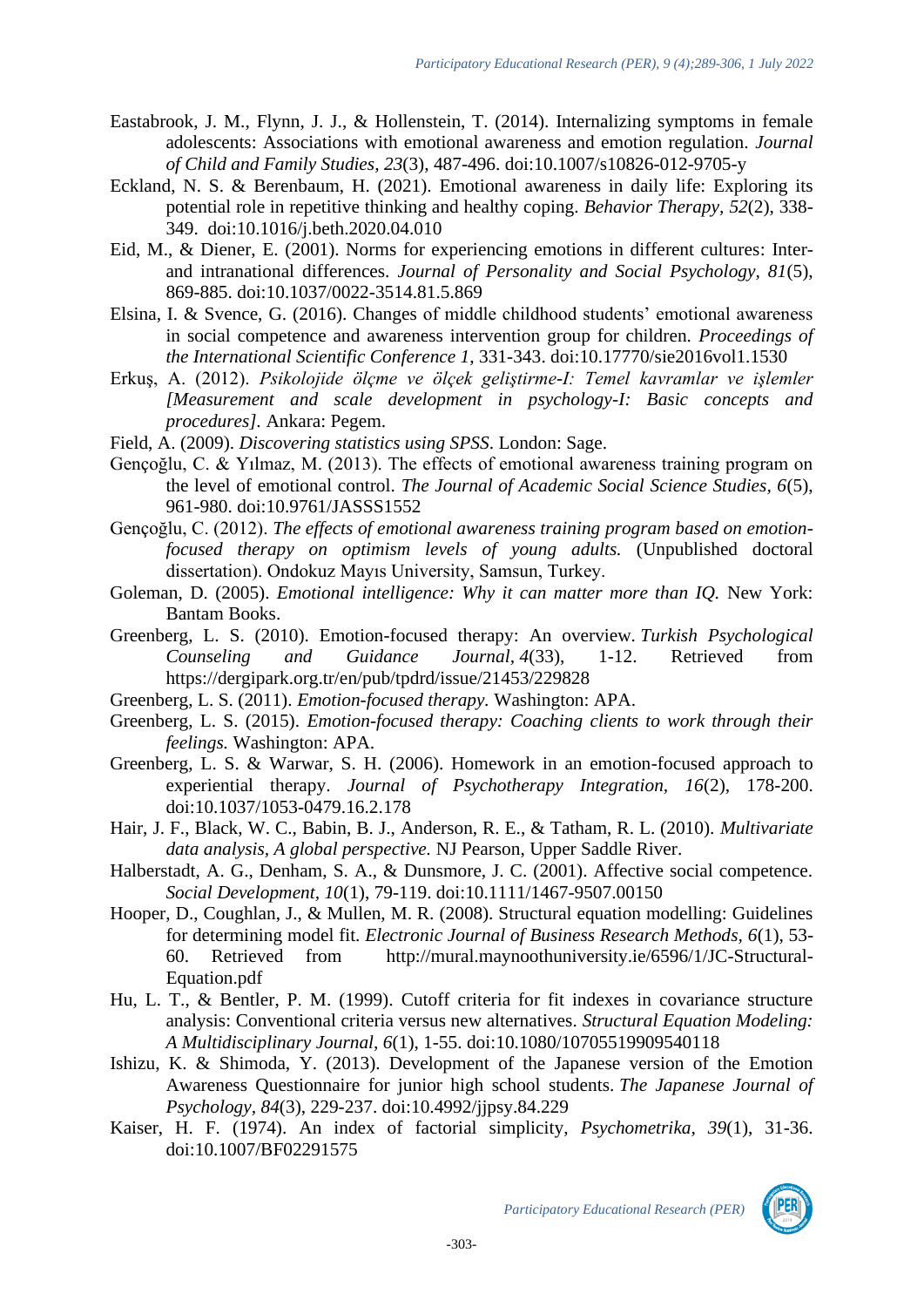- Kline, R. B. (2011). *Principles and practice of structural equation modeling.* New York: Guilford.
- Knoetze, J. S. (2012). *An emotional awareness program for children in middle childhood, for utilization in the educational system.* (Unpublished doctoral dissertation). University of Pretoria Faculty of Humanities, Pretoria.
- Kranzler, A., Young, J. F., Hankin, B. L., Abela, J. R. Z., Elias, M. J., & Selby, E. A. (2016). Emotional awareness: A transdiagnostic predictor of depression and anxiety for children and adolescents. *Journal of Clinical Child and Adolescent Psychology, 45*(3), 262-269. doi:10.1080/15374416.2014.987379
- Kuzucu, Y. (2007). *Duyguları fark etme ve ifade etme psiko-eğitim programı [Psychoeducation program of emotional awareness and expression].* Ankara: Nobel.
- Kwak, T. & Lim, J. (2019). The effects of emotional awareness on the psychological wellbeing of adolescents: Cognitive emotion regulation strategies as mediators. *Korean Journal of Child Studies, 40*(2), 13-24. doi[:10.5723/kjcs.2019.40.2.13](https://doi.org/10.5723/kjcs.2019.40.2.13)
- Lahaye, M., Luminet, O., Van Broeck, N., Bodart, E., & Mikolajczak, M. (2010). Psychometric properties of the emotion awareness questionnaire for children in a French-speaking population. *Journal of Personality Assessment*, *92*(4), 317-326. doi:10.1080/00223891.2010.482003
- Lambie, J. A., & Lindberg, A. (2016). The role of maternal emotional validation and invalidation on children's emotional awareness. *Merrill-Palmer Quarterly, 62*(2), 129- 157. Contract Retrieved and ST. [https://www.jstor.org/stable/pdf/10.13110/merrpalmquar1982.62.2.0129.pdf?refreqid=](https://www.jstor.org/stable/pdf/10.13110/merrpalmquar1982.62.2.0129.pdf?refreqid=excelsior%3Aa1c4c1fd606e22a03ec25ba799202219) [excelsior%3Aa1c4c1fd606e22a03ec25ba799202219](https://www.jstor.org/stable/pdf/10.13110/merrpalmquar1982.62.2.0129.pdf?refreqid=excelsior%3Aa1c4c1fd606e22a03ec25ba799202219)
- Lane, R. D., & Schwartz, G. E. (1992). Levels of emotional awareness: Implications for psychotherapeutic integration. *Journal of Psychotherapy Integration, 2*(1), 1-18. doi:10.1037/h0101238
- Lane, R. D., Quinlan, D. M., Schwartz, G. E., Walker, P. A., & Zeitlin, S. B. (1990). The levels of emotional awareness scale: A cognitive-developmental measure of emotion. *Journal of Personality and Social Psychology, 55*(1-2), 124-134. doi:10.1080/00223891.1990.9674052
- Lane, R. D., Subic-Wrana, C., Greenberg, L., & Yovel, I. (2020). The role of enhanced emotional awareness in promoting change across psychotherapy modalities. *Journal of Psychotherapy Integration.* Advance online publication. [doi:10.1037/int0000244](https://doi.org/10.1037/int0000244)
- Le, H. N., Berenbaum, H., & Raghavan, C. (2002). Culture and alexithymia: Mean levels, correlates, and the role of parental socialization of emotions. *Emotion*, *2*(4), 341-360. doi:10.1037/1528-3542.2.4.341
- Lee, H., & Kwak, Y. (2012). Development and initial validation of a trait emotional intelligence scale for Korean adults. *Asia Pacific Education Review, 13*(2), 209-217. doi:10.1007/s12564-011-9175-8
- Lehrer, J. (2009). *How we decide.* Boston: Houghton Mifflin Harcourt
- Lo, C. (2014). Cultural values and alexithymia. *SAGE Open*, *4*(4), 1-6. doi:10.1177/2158244014555117
- Markus, H. R., & Kitayama, S. (1991). Culture and the self: Implications for cognition, emotion, and motivation. *Psychological Review*, *98*(2), 224-253. doi:10.1037/0033- 295X.98.2.224
- Matsumoto, D., Takeuchi, S., Andayani, S., Kouznetsova, N., & Krupp, D. (1998). The contribution of individualism–collectivism to cross-national differences in display rules. *Asian Journal of Social Psychology*, *1*(2), 147-165. doi:10.1111/1467- 839X.00010

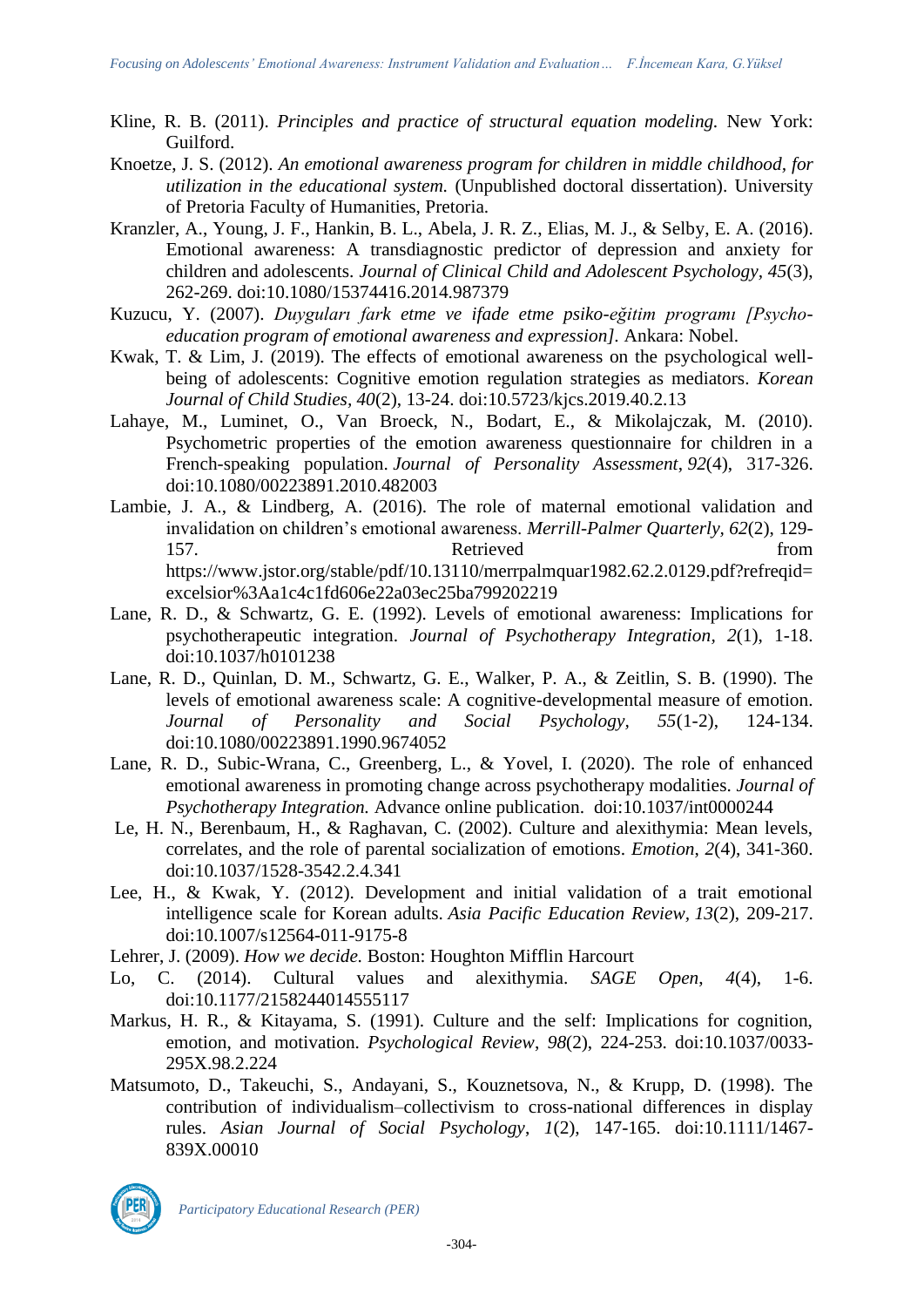- Mesquita, B. (2001). Emotions in collectivist and individualist contexts. *Journal of Personality and Social Psychology, 80*(1), 68-74. doi:10.1037/0022-3514.80.1.68
- Mesquita, B., & Frijda, N. H. (1992). Cultural variations in emotions: A review. *Psychological Bulletin, 112*(2), 179-204. doi:10.1037/0033-2909.112.2.179
- Mete Otlu, B., İkiz, F. E., & Asıcı, E. (2016). The effects of the psycho-education program of emotional awareness and expression on the counselor trainees' self-compassion levels. *Electronic Journal of Social Sciences, 15*(56), 273-283. Retrieved from https://dergipark.org.tr/tr/download/article-file/229656
- Morris, A. S., Silk, J. S., Steinberg, L., Myers, S. S., Robinson, L. R. (2007). The role of the family context in the development of emotion regulation. *Social Development, 16*(2). 361–388. doi[:10.1111/j.1467-9507.2007.00389.x](https://doi.org/10.1111/j.1467-9507.2007.00389.x)
- Pallant, J. (2016). *SPSS survival manual: A step by step guide to data analysis using IBM SPSS*. Maidenhead, Berkshire, England: McGraw Hill.
- Rieffe, C. & Camodeca, M. (2016). Empathy in adolescence: Relations with emotion awareness and social roles. *British Journal of Developmental Psychology, 34*(3), 340– 353. doi:10.1111/bjdp.12133
- Rieffe, C. & De Rooij, M. (2012). The longitudinal relationship between emotion awareness and internalising symptoms during late childhood. *European Child & Adolescent Psychiatry*, *21*(6), 349-356. doi:10.1007/s00787-012-0267-8
- Rieffe, C., Oosterveld, P., Miers, A. C., Terwogt, M. M., & Ly, V. (2008). Emotion awareness and internalising symptoms in children and adolescents: The Emotion Awareness Questionnaire revised. *Personality and Individual Differences*, *45*(8), 756- 761. doi:10.1016/j.paid.2008.08.001
- Rieffe, C., Villanueva, L., Adrian, J. E., & Gorriz, A. B. (2009). Somatic complaints, mood states, and emotional awareness in adolescents. *Psicothema*, *21*(3), 459-464. Retrieved from <http://www.psicothema.com/PDF/3654.pdf>
- Riley, T. N., Sullivan, T. N., Hinton, T. S., & Kliewer, W. (2019). Longitudinal relations between emotional awareness and expression, emotion regulation, and peer victimization among urban adolescents. *Journal of Adolescence,* 72, 42-51. doi[:10.1016/j.adolescence.2019.02.005](https://doi.org/10.1016/j.adolescence.2019.02.005)
- Rowsell, H. C., Ciarrochi, J., Deane, F. P., & Heaven, P. C. (2016). Emotion identification skill and social support during adolescence: A three‐year longitudinal study. *Journal of Research on Adolescence*, *26*(1), 115-125. doi:10.1111/jora.12175
- Rowsell, H. C., Ciarrochi, J., Heaven, P. C. L. & Deane, F. P. (2014). The role of emotion identification skill in the formation of male and female friendships: A longitudinal study. *Journal of Adolescence,* 37, 103-111. doi:10.1016/j.adolescence.2013.11.005
- Saarni, C. (1999, April). *A skill-based model of emotional competence: A development perspective.* Paper presented at the Biennial Meeting of the Society for Research in Child Development, Albuquerque, New Mexico. Retrieved from <https://files.eric.ed.gov/fulltext/ED430678.pdf>
- Saarni, C., Campos, J. J., Camras, L. A., & Witherington, D. (2006). Emotional development: Action, communication, and understanding. In N. Eisenberg (Eds.), *Handbook of Child Psychology* (pp. 226-299). Newyork: Wiley.
- Somerville, L. H., Jones, R. M., & Casey, B. J. (2010). A time of change: Behavioral and neural correlates of adolescent sensitivity to appetitive and aversive environmental cues. *Brain and Cognition, 72*(1), 124-133. doi[:10.1016/j.bandc.2009.07.003](https://doi.org/10.1016/j.bandc.2009.07.003)
- Southam-Gerow, M. A. (2013). *Emotion regulation in children and adolescents: A practitioner's guide*. New York: Guilford Press.